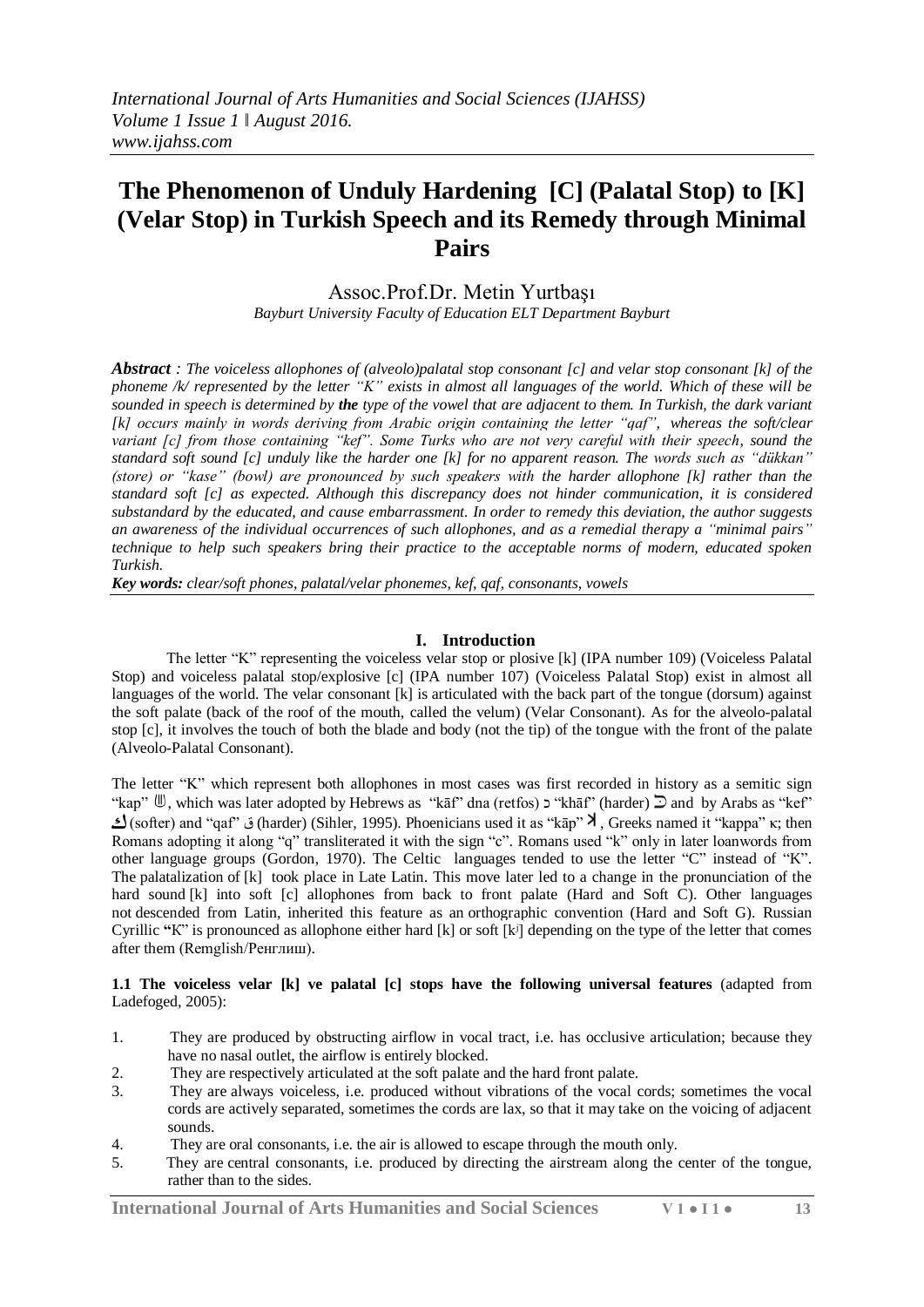6. They are articulated by pushing air with the lungs and diaphragm, i.e. its airstream is pulmonic.

**1.2 Voiceless Velar Stop [k] examples in world languages** (adapted from Voiceless Velar Stop, Wikipedia):

[Abkhaz;](https://en.wikipedia.org/wiki/Abkhaz_language) "ақ[алақь"](https://en.wikipedia.org/wiki/Abkhaz_alphabet) [ˈakalakʲ] (the city); [Armenian](https://en.wikipedia.org/wiki/Armenian_language) "**p**unµup" [kʰɑˈʁɑkʰ](town); [Assyrian Neo-Aramaic](https://en.wikipedia.org/wiki/Assyrian_Neo-Aramaic) "k[uleh"](https://en.wikipedia.org/wiki/Syriac_alphabet) [∀kulɛː] (all); [Basque](https://en.wikipedia.org/wiki/Basque_language) "k[atu"](https://en.wikipedia.org/wiki/Basque_alphabet) [∀kat̪u] (cat); [Bengali](https://en.wikipedia.org/wiki/Bengali_language) "[ক](https://en.wikipedia.org/wiki/Bengali_script)<sub></sub>ম" [kɔm]; [Bulgarian;](https://en.wikipedia.org/wiki/Bulgarian_language) "[к](https://en.wikipedia.org/wiki/Bulgarian_alphabet)ак" [kak] (how); [Catalan](https://en.wikipedia.org/wiki/Catalan_language) "**qu**[inze"](https://en.wikipedia.org/wiki/Catalan_orthography) [ˈkinzə] )fifteen( [Cantonese](https://en.wikipedia.org/wiki/Cantonese) "[家](https://en.wikipedia.org/wiki/Chinese_character)" [kaː˥] (home); [Mandarin](https://en.wikipedia.org/wiki/Standard_Chinese) "[高](https://en.wikipedia.org/wiki/Chinese_Characters)" [kɑʊ˥] (high); [Czech](https://en.wikipedia.org/wiki/Czech_language) "**k**[ost"](https://en.wikipedia.org/wiki/Czech_orthography) [kost]; (bone); [Danish](https://en.wikipedia.org/wiki/Danish_language) "**g**[ås"](https://en.wikipedia.org/wiki/Danish_alphabet) [kɔ̽ːs] (goose) [Dutch](https://en.wikipedia.org/wiki/Dutch_language) "**k**[oning"](https://en.wikipedia.org/wiki/Dutch_orthography) [ˈkoːnɪŋ] )king(; [English](https://en.wikipedia.org/wiki/English_language) "**c**[ut"](https://en.wikipedia.org/wiki/English_orthography) [kʌt] (cut); [Estonian](https://en.wikipedia.org/wiki/Estonian_Language) "k[õi](https://en.wikipedia.org/wiki/Estonian_alphabet)k" [kvik] (all); [Esperanto](https://en.wikipedia.org/wiki/Esperanto) "k[ato"](https://en.wikipedia.org/wiki/Latin_alphabet) [∀kato] (cat); [Finnish](https://en.wikipedia.org/wiki/Finnish_language) "ka[kk](https://en.wikipedia.org/wiki/Finnish_alphabet)u" [∀kɑkːu] (cake); [French](https://en.wikipedia.org/wiki/French_language) ["cabinet"](https://en.wikipedia.org/wiki/French_orthography) [kabi∀nɛ] (office); [Georgian](https://en.wikipedia.org/wiki/Georgian_language) "[ქვა](https://en.wikipedia.org/wiki/Georgian_alphabet)" [kʰva] (stone); [German](https://en.wikipedia.org/wiki/German_language) ["Koch"](https://en.wikipedia.org/wiki/German_orthography) [kɔχ] (cook); [Greek](https://en.wikipedia.org/wiki/Greek_language) ["καλόγερος"](https://en.wikipedia.org/wiki/Greek_alphabet) [kaˈloi̯eros] (monk); [Gujarati](https://en.wikipedia.org/wiki/Gujarati_language) "si ɛl͡ː" [∀kaːnd̪oː] (onion); [Hebrew](https://en.wikipedia.org/wiki/Hebrew_language) ["כסף](https://en.wikipedia.org/wiki/Hebrew_alphabet)["](https://en.wikipedia.org/wiki/Devan%C4%81gar%C4%AB) [ˈkesef] (money); [Hindi](https://en.wikipedia.org/wiki/Hindi) " $\bar{\Phi}$ " [kaː] (K); [Hungarian](https://en.wikipedia.org/wiki/Hungarian_language) "a[kk](https://en.wikipedia.org/wiki/Hungarian_orthography)or" [ˈɒkkor] (then); [Italian](https://en.wikipedia.org/wiki/Italian_language) "c[asa"](https://en.wikipedia.org/wiki/Italian_alphabet) [ˈkaza] (house); [Japanese](https://en.wikipedia.org/wiki/Japanese_language) "[鞄](https://en.wikipedia.org/wiki/Kanji)" [ka<sup>·</sup>ba<sub>N</sub>] (handbag); [Macedonian](https://en.wikipedia.org/wiki/Macedonian_language) "**к**[ој"](https://en.wikipedia.org/wiki/Macedonian_alphabet) [kɔj] )who(; [Marathi](https://en.wikipedia.org/wiki/Marathi_language) "**क**[वच](https://en.wikipedia.org/wiki/Devan%C4%81gar%C4%AB)" [kəʋə͡ts] (armour); [Malay](https://en.wikipedia.org/wiki/Malay_language) "**[k](https://en.wikipedia.org/wiki/Malay_alphabet)**a**k**i" [käki] (leg); [Norwegian](https://en.wikipedia.org/wiki/Norwegian_language) "kak[e"](https://en.wikipedia.org/wiki/Norwegian_alphabet) [ $\forall$ kɑːkɛ] (cake); [Polish](https://en.wikipedia.org/wiki/Polish_language) [bu](https://en.wikipedia.org/wiki/Polish_orthography)k [\[buk\]](https://upload.wikimedia.org/wikipedia/commons/6/6b/Pl-buk.ogg) (beech tree); [Portuguese](https://en.wikipedia.org/wiki/Portuguese_language) "c[orpo"](https://en.wikipedia.org/wiki/Portuguese_orthography) ['koɾpu] (body); [Punjabi](https://en.wikipedia.org/wiki/Punjabi_language) [kəɾ] (do); [Russian](https://en.wikipedia.org/wiki/Russian_language) "к[орот](https://en.wikipedia.org/wiki/Russian_orthography)кий" [\[kɐˈrotkʲɪj\]](https://upload.wikimedia.org/wikipedia/commons/8/88/Ru-%D0%BA%D0%BE%D1%80%D0%BE%D1%82%D0%BA%D0%B8%D0%B9.ogg) (short); [Slovak](https://en.wikipedia.org/wiki/Slovak_language) "kost" [kosc] (bone); [Spanish](https://en.wikipedia.org/wiki/Spanish_language) "c[asa"](https://en.wikipedia.org/wiki/Spanish_orthography) [ˈkasa] (house); [Swedish](https://en.wikipedia.org/wiki/Swedish_language) "**k**[o"](https://en.wikipedia.org/wiki/Swedish_alphabet) [kʰuː] (cow); [Telugu](https://en.wikipedia.org/wiki/Telugu_language) [∀kāki] (crow); [Turkish;](https://en.wikipedia.org/wiki/Turkish_language) "k[ula](https://en.wikipedia.org/wiki/Turkish_alphabet)k" [kʰu∀łäk] (ear); [Ukrainian](https://en.wikipedia.org/wiki/Ukrainian_language) "к[олесо"](https://en.wikipedia.org/wiki/Ukrainian_alphabet) [ˈkɔłɛsɔ] (wheel)

**1.3 Voiceless Palatal stop [c] examples in world languages** (adapted from Voiceless Palatal Stop, Wikipedia):

[Albanian](https://en.wikipedia.org/wiki/Albanian_language) ["sh](https://en.wikipedia.org/wiki/Albanian_alphabet)**q**ip" [ʃcip] )Albanian language(; [Arabic](https://en.wikipedia.org/wiki/Arabic_language) "ت [كب](https://en.wikipedia.org/wiki/Arabic_alphabet)ˈ] "katabɐ] )he wrote(; [Basque](https://en.wikipedia.org/wiki/Basque_language) "**tt**[an](https://en.wikipedia.org/wiki/Basque_alphabet)**tt**a" [∀cäncä] (droplet); [Bulgarian](https://en.wikipedia.org/wiki/Bulgarian_language) "kaćétu" [ka∀cetu] (as); [Catalan](https://en.wikipedia.org/wiki/Catalan_language) "adqu[irir"](https://en.wikipedia.org/wiki/Catalan_orthography) [ət̪kiˈɾi(r)] (to acquire); [Majorcan](https://en.wikipedia.org/wiki/Balearic_dialect) ["ma](https://en.wikipedia.org/wiki/Catalan_orthography)gs" [macs] (wizards); [Taiwanese](https://en.wikipedia.org/wiki/Taiwanese_Hokkien) "機車" [%ciːH t͡ɕʰial]] (motorcycle); [Corsican](https://en.wikipedia.org/wiki/Corsican_language) "chj[odu"](https://en.wikipedia.org/wiki/Corsican_alphabet) [ˈcoːdu] (nail); [Czech](https://en.wikipedia.org/wiki/Czech_language) "češt[ina"](https://en.wikipedia.org/wiki/Czech_orthography) ['tʃɛʃcɪna] (Czech language); [Dutch](https://en.wikipedia.org/wiki/Dutch_language) ["mie](https://en.wikipedia.org/wiki/Dutch_alphabet)tje" [∀mic(j)ə] (wimp); [English](https://en.wikipedia.org/wiki/English_language) "k[een"](https://en.wikipedia.org/wiki/English_orthography) [kʰiːn] (keen); [French](https://en.wikipedia.org/wiki/French_language) "q[ui"](https://en.wikipedia.org/wiki/French_orthography) [ci] (who); [Frisian](https://en.wikipedia.org/wiki/West_Frisian_language) "keal" [kɪəl] (calf); [Greek](https://en.wikipedia.org/wiki/Greek_language) "Μακ[εδνός"](https://en.wikipedia.org/wiki/Greek_alphabet) [mɐc̯e ðno̞s] [\(Makedon\)](https://en.wikipedia.org/wiki/Makedon_(mythology)); ["Gweno"](https://en.wikipedia.org/wiki/Gweno_language) [ca] (to come); [Hungarian](https://en.wikipedia.org/wiki/Hungarian_language) "ty[úk"](https://en.wikipedia.org/wiki/Hungarian_orthography) [cuːk] (hen); [Icelandic](https://en.wikipedia.org/wiki/Icelandic_language) "gj[óla"](https://en.wikipedia.org/wiki/Icelandic_orthography) [ $\forall$ couːla] (light wind); [Italian](https://en.wikipedia.org/wiki/Italian_language) "[ch](https://en.wikipedia.org/wiki/Italian_alphabet)i" [ki] (who(m)); [Irish](https://en.wikipedia.org/wiki/Irish_language) "c[eist"](https://en.wikipedia.org/wiki/Irish_orthography) [ $\forall$ cɛʃtʲ] (question); [Latvian](https://en.wikipedia.org/wiki/Latvian_language) "k[irbis"](https://en.wikipedia.org/wiki/Latvian_alphabet) ['cirbis] (pumpkin); [Low German](https://en.wikipedia.org/wiki/Low_German) "kjoakj" [coac] (church); [Korean](https://en.wikipedia.org/wiki/Korean_language) "[키조개](https://en.wikipedia.org/wiki/Hangul)" [kʰi $\forall$ d͡ʑoqɛ] (mussel); [Luxembourgish](https://en.wikipedia.org/wiki/Luxembourgish_language) "geess" [keːs] (goat); [Macedonian](https://en.wikipedia.org/wiki/Macedonian_language) "Bpeka" ['vrɛca] (sack); [Norwegian](https://en.wikipedia.org/wiki/Norwegian_language) ["fe](https://en.wikipedia.org/wiki/Norwegian_alphabet)tt" [fɛcː] (fat); [Pashto](https://en.wikipedia.org/wiki/Pashto_language) "التجاب الت" ['kɪtaːb] (book); [Portuguese](https://en.wikipedia.org/wiki/Portuguese_language) ["pe](https://en.wikipedia.org/wiki/Portuguese_orthography)qui" [piˈci] [\(pequi\)](https://en.wikipedia.org/wiki/Caryocar_brasiliense); [Romanian](https://en.wikipedia.org/wiki/Romanian_language) "[ch](https://en.wikipedia.org/wiki/Romanian_alphabet)in" [cin] (torture); [Romansh](https://en.wikipedia.org/wiki/Romansh_language) "notg" [nɔc] (night); [Slovak](https://en.wikipedia.org/wiki/Slovak_language) ["devä](https://en.wikipedia.org/wiki/Slovak_orthography)t" [ˈɪɛvæc] (nine); [Turkish](https://en.wikipedia.org/wiki/Turkish_language) "k[öy"](https://en.wikipedia.org/wiki/Turkish_alphabet) [cʰœj] (village); [Urdu;](https://en.wikipedia.org/wiki/Urdu_Language) "[كب](https://en.wikipedia.org/wiki/Arabic_alphabet)د ات" [ˈkɪtaːb] (book); [Vietnamese](https://en.wikipedia.org/wiki/Vietnamese_language) "**[ch](https://en.wikipedia.org/wiki/Vietnamese_alphabet)**ị" [ci+ʔ4ʔ] (elder sister); West Frisian "ti[ems"](https://en.wikipedia.org/wiki/West_Frisian_language) [cɛms] (strainer)

## **1.4 The Turkish Case More in Detail:**

The voiceless velar stop [k] is softer as onset both in English and in Turkish when preceded by soft vowels such as "e" and "i" and harder when preceded by hard vowels as "a" and "o" (Yorgancı, 2000). The only difference between these two languages occurs with the coda. In Turkish the soft/hard version of coda [k] conforms to whether the peak vowel is soft or hard (Sebüktekin, 1975). Contrarily in English all coda [k]s are dark no matter if the peak vowel is soft or dark (ibid). Example: The coda in the Turkish "tik" (tic / eye blinking) is  $[c]$  whereas that of English "thick" is  $[k]$ ". So whether  $[k]$  or  $[c]$  should be sounded is determined in English by whether "k" is an onset or coda and whether it is preceded or followed by a soft or a hard vowels as peak (Yorgancı, 2000). Example "kilo" has a soft onset [c] whereas "book" has a hard coda [k]. The case is similar in Turkish except the coda is not hardened when followed by soft vowels. Examples: In both "e**k**me**k**" and "**k**edi" all onsets and codas are soft [c]; likewise in both "**k**adın" and "**k**aba**k**" "k"s are dark [k]. The dark [k] in Turkish mainly derives from Latin/Greek or mostly Arabic origin words. The problem arises when the soft [c] represented by the letter "kef"  $(2)$  is unduly hardened by some speakers to [k] – an allophone represended in Arabic by the letter "qaf" )**ق**(.

When the new Turkish alphabet system was adopted in 1928, such details in writing as consonant allophones were discarded for the sake for practicality (Lewis, 2002). Among many other simplifications, the letter "k" was charged to represent both functions of clear and dark allophones in Turkish words. This ambiguity in the writing does not cause a great problem for the majority of the people who speak Turkish as their mother tongue (ibid). However those learning it as a second language as well as some careless natives unduly harden the soft allophone [c] by producing an awkward-sounding [ƙ] dark allophone instead. Although such a deviation do not constitute miscommunication however it is considered by the educated as substandard, an annoyance and even an embrassment (Gould, 2000).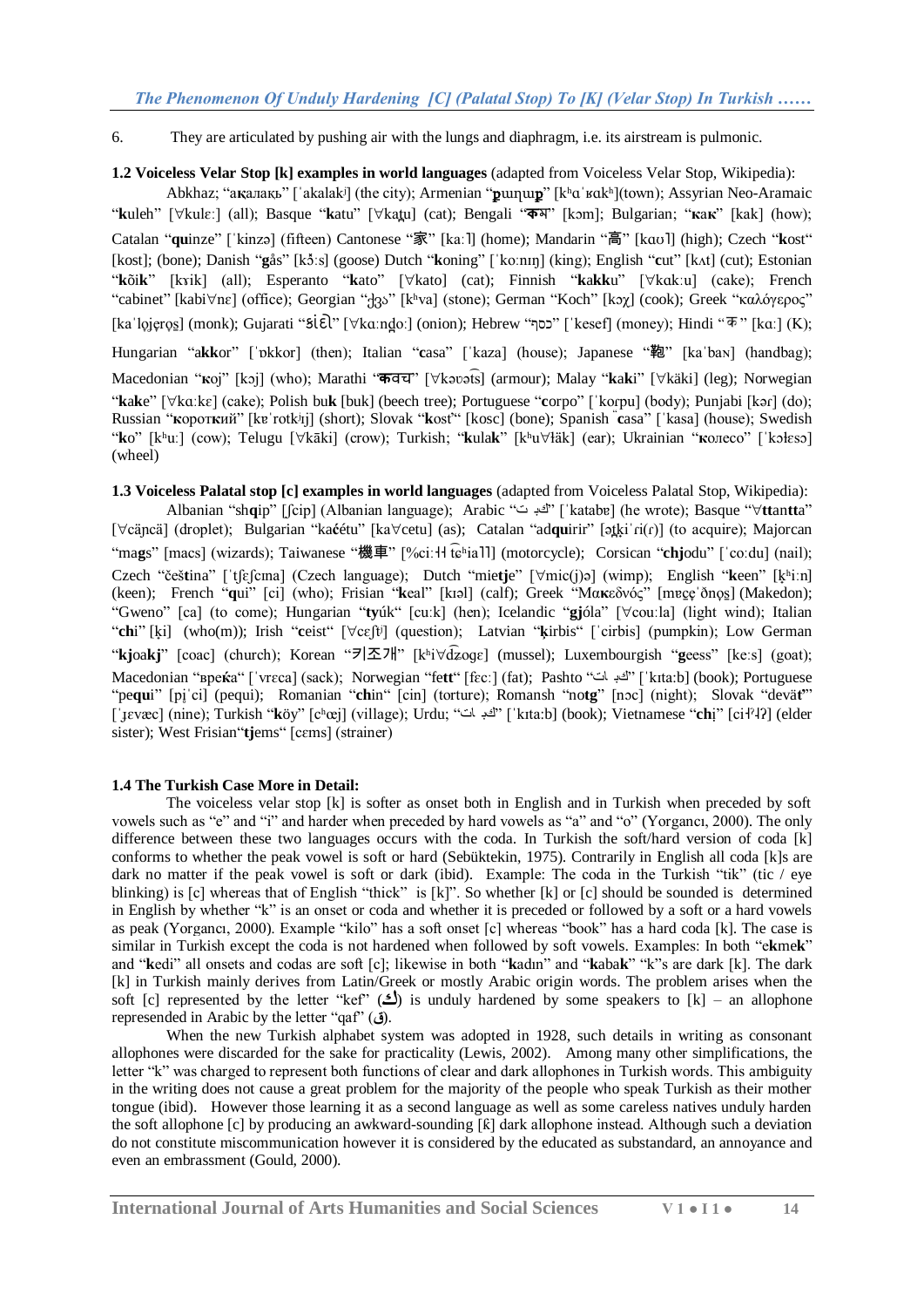The author of this article has managed to group the instances (occurrences) of this anomality and tried to explain it by the usual Turkish "allophonic changing/hardening rules", he however failed to establish the exact reason or the geographical location of this practice because of its inconsistency. So he has come up with the conclusion (along with a commentator that) that this malpractice is due to the "carelessness, "phonetic laziness or and sloppiness" of the individual speaker (@NickC). In such examples for the phenomenon as "kâğıt" (paper), "kâse" (bowl), "dükkân" (store)", the onset and the coda in relevant syllables should normally be pronounced with a soft [c] because of their origin of "kef" (٤) and not "qaf" (ق) in Arabic i.e. clear rather than dark. In order to remedy such discrepansy, the author suggests a method of first "awareness" and "treatment" based on "minimal pairs treatment" (Barlow, 2002) to help such speakers bring their practice to the acceptable norms of modern, educated spoken Turkish.

#### **II. The Problem**

Remembering that phonemes are placed between slashes in transcription, and speech sounds (allophones) between square brackets (Phoneme, Wikipedia), the same will apply in this study as well. To start with [k] and [c] are allophones of the phoneme /k/. The unvoiced velar plosive [k] is generally used with or without aspiration (Voiceless Velar Stop, Wikipedia); its voiced counterpart is [g] (ibid). In English. /k/ corresponds to the initial [consonant](http://teflpedia.com/Consonant) sound in words like "cut", "cold" and "question" and the final one in "book" and "black" (Phoneme /k/, Wikipedia). It also corresponds to letters "c" (clock, coat), "cc" (accomodation, account), "q" (quick, consequence), "ch" (technique, acquaintance), acquire); "x" (box, complex). In English /k/ is hardened into a darker (velarized) allophone [k] when followed by all types of peaks such as  $[\Lambda], [\alpha], [\epsilon], [\iota], [\iota], [\iota], [\iota]$ ,  $[\alpha]$  [v] or their combinations and softens into clearer (palatalized) when preceded by softer vowels as onset (Yurtbaşı, 2016). The hard allophone is shown variably in narrow transcription with these signs: [k], [k], [k], [k], [k'], [k̆], [k̆], [k̆], [k̆], [k̆], [\[ḳ\]](https://en.wikipedia.org/wiki/Dot_(diacritic)), [kʰ] and [kʲ]

# $[k], [k], [k], [k], [k], [K]$

(/k/ phoneme, Wikipedia). In the case of letter "q" which is mostly preceded by "w" or "u", such labialized allophones as [kʷ] or [kʷʰ] occur (Labialized Velar Consonant**,** Wikipedia). When [k] acts as palatal stop at the onset, it is softened or becomes clearer when preceded by softer vowels such as [ɪ], [ɛ], [ɜ] and their vowel combinations. It is then signified as [c] or [cʰ] as in the examples "car keys"

 $[\forall k^h q \cdot \sqrt{6}e^{h} i \cdot z]$   $[ k^h \alpha; c^h i z]$   $[K_{\text{acmax}}]$ 

The Turkish velar consonant /k/ is palatalized to [c] when adjacent to the front vowels [e, i, œ,  $\mathbf{v}$ ], and is velarized as [\[k\]](https://en.wikipedia.org/wiki/Velarized_dental_lateral_approximant) when sounded with central and back vowels [a], [ɯ], [o], [ʊ] (Balpınar, 2011). These alternations are not indicated orthographically: the same letter "k" is used to represent both hard and soft sounds (K, Wikipedia). In foreign borrowings and proper nouns, however, these realizations of [k] is [contrastive.](https://en.wikipedia.org/wiki/Contrastive_distribution) This distinction can be indicated by adding a [circumflex accent](https://en.wikipedia.org/wiki/Circumflex) over the vowel: *kâfir* (infidel), *mahkûm* (condemned) although this diacritic's usage has been increasingly archaic in modern Turkish (Circumflex). The words having "q" or "qaf" in their original spelling are always pronunced as dark [k] either for coming from Western languages such as "ekonomi" (economy), "mekanik" (mechanic), "dekan" (dean)" or from Arabic words like "*ikamet,* (residence) *ikaz,* (warning) *itikat* (belief). The hard [k] representing "qaf" (ق) is more likely to be sounded mistakenly for its alternative [c] "kef" ( $\triangleq$ ) than the other way around (Masry).

There are instances when a consonant is realized differenty than as conceived as standard without causing meaning change. As in the examples "kal" vs. "kel", "kol" vs. "köl", "kola" vs. "köle", "kul" vs. "kül", "kıl" vs. "kil", "kale" vs. "kelle", "kılar" vs. "kiler", "küllük" vs. "kulluk", meaning changes occur if not being careful with pronunciation (Güvenç, 1994). The place of articulation of the syllable-initial palatal stop [c] is different from that of the syllable-end velar stop [k]. The occurrence of palatal vs. velar stops is conditioned by the neighboring vowes. [k] occurs adjacent to the vowels "[a], [ɯ], [o], [ʊ]" )e.g. **k**al, **k**ıl, **k**ola, **k**ul) whereas [c] occurs with "[e], [i], [œ], [ʏ]" )e.g. **k**el, **k**il, **k**öle, **k**ül) (Balpınar, 2011)

Having observed the distinctive features of [c] vs. [k] allophones, we can now try to figure out along with many other linguists why these can be confused and mistaken for one another (Blog on Linguistics). As the problem at this stage presents itself in Turkish as the hardening of [c] to [k] and not the other way around, we could associate it with the the phenomenon called "sound hardening" procedures.

The rule goes out that in Turkish such hard consonants as  $[f]$ ,  $[f]$ ,  $[f]$ ,  $[h]$ ,  $[s]$ ,  $[k]$ ,  $[p]$  and [f] (called "Fistikçi Şahap" consonants) do affect their adjacent softer phonemes and harden them (Aksan, 2000). Here are some examples: "cı-çı" (kitap+cı, kitapçı; laf-cı, lafçı) – "da-ta" (dolap-da, dolapta), "cilt+ci, ciltçi" -- "dan-tan / den-ten" (Sinop'dan+ Sinop'tan, gördük+den, gördükten) – "daş-taş" (yurt+daş, yurttaş) – "di-ti, dı-tı" (biç+di, biçti, yat+dı/yattı); "gı-kı" (kat+gı/katkı), "gan-kan" (unut**g**an/unut**k**an). This rule and examples give indication that consonant hardening is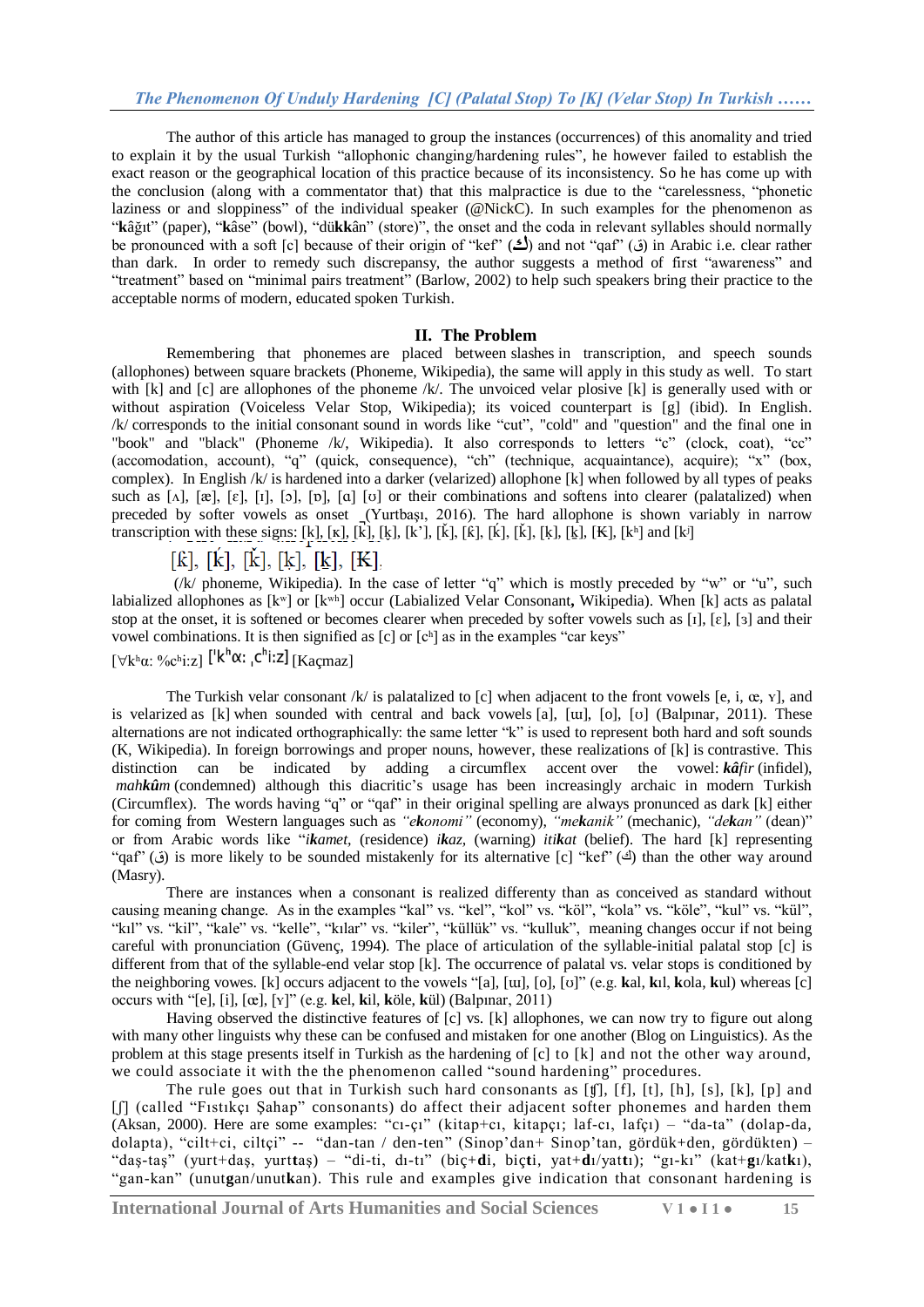not an intrinsic feature of the sound itself but a phenomenon occuring by the influence of adjacent phonemes (Ekici, 2000).

However our specific problem of hardening [c] to [k] cannot be explained by the above factors as with the observation of the following categorization. The specific hardening phenomenon has been observed in the following instances and grouped into three categories, i.e. the [c] placed at the onset of the initial, medial and final syllables:

#### **2.1 Occurences of [c] in the initial syllable:**

**kâ**ğıt, **kâ**tip, **kâ**tibe, **kâ**fir, **kâ**bus, **kâ**se, **[kâ](https://tr.wiktionary.org/wiki/k%C3%A2h)**h, **kâ**[hil,](https://tr.wiktionary.org/wiki/k%C3%A2hil) **kâ**[hillik,](https://tr.wiktionary.org/wiki/k%C3%A2hillik) **kâ**[hin,](https://tr.wiktionary.org/wiki/k%C3%A2hin) **kâ**[hinlik,](https://tr.wiktionary.org/wiki/k%C3%A2hinlik) **Kâ**[hta,](https://tr.wiktionary.org/w/index.php?title=K%C3%A2hta&action=edit&redlink=1) **kâ**[hya,](https://tr.wiktionary.org/wiki/k%C3%A2hya) **kâ**[hyalık,](https://tr.wiktionary.org/wiki/k%C3%A2hyal%C4%B1k) **kâ**[hyası,](https://tr.wiktionary.org/w/index.php?title=k%C3%A2hyas%C4%B1&action=edit&redlink=1) **[kâ](https://tr.wiktionary.org/wiki/k%C3%A2m)**m, **kâ**[mil,](https://tr.wiktionary.org/wiki/k%C3%A2mil) **kâ**[milen,](https://tr.wiktionary.org/wiki/k%C3%A2milen) **kâ**[nun,](https://tr.wiktionary.org/wiki/k%C3%A2nun) **kâ**[nunuevvel,](https://tr.wiktionary.org/wiki/k%C3%A2nunuevvel) **kâ**[nunusani](https://tr.wiktionary.org/wiki/k%C3%A2nunusani) (no problem with: **k**abil, **k**abiliyet)

#### **2.2 Occurrences of [c] in the medial syllable:**

**2.2.1 Preceded by "d" ("-dkâ-"):**

hod**kâ**m, hod**kâ**[mlık](https://tr.wiktionary.org/w/index.php?title=istihk%C3%A2mc%C4%B1l%C4%B1k&action=edit&redlink=1)

#### **2.2.2 Preceded by "e" ("-ekâ-"):**

hare**kâ**t, pe**k**âla, te**k**âmül, ze**kâ**, ze**kâ**lı, ze**kâ**[lılık,](https://tr.wiktionary.org/wiki/zek%C3%A2l%C4%B1l%C4%B1k) ze**kâ**t, [came](https://tr.wiktionary.org/wiki/camek%C3%A2n)**kâ**n, [came](https://tr.wiktionary.org/wiki/camek%C3%A2nl%C4%B1)**kâ**nlı, [came](https://tr.wiktionary.org/w/index.php?title=camek%C3%A2ns%C4%B1z&action=edit&redlink=1)**kâ**nsız, [cennetme](https://tr.wiktionary.org/wiki/cennetmek%C3%A2n)**kâ**n, [feşme](https://tr.wiktionary.org/w/index.php?title=fe%C5%9Fmek%C3%A2n&action=edit&redlink=1)**kâ**n, [lame](https://tr.wiktionary.org/wiki/lamek%C3%A2n)**kâ**n, [me](https://tr.wiktionary.org/wiki/mek%C3%A2n)**kâ**n, [me](https://tr.wiktionary.org/wiki/mek%C3%A2nc%C4%B1)**kâ**ncı, [tebdilime](https://tr.wiktionary.org/wiki/tebdilimek%C3%A2n)**kâ**n, [başve](https://tr.wiktionary.org/wiki/ba%C5%9Fvek%C3%A2let)**kâ**let, [pe](https://tr.wiktionary.org/wiki/pek%C3%A2l%C3%A2)**kâ**lâ, te**kâ**[mül,](https://tr.wiktionary.org/wiki/tek%C3%A2m%C3%BCl) [müte](https://tr.wiktionary.org/wiki/tek%C3%A2m%C3%BCl)**kâ**mil, ve**kâ**[let,](https://tr.wiktionary.org/wiki/vek%C3%A2let) ve**kâ**[leten,](https://tr.wiktionary.org/wiki/vek%C3%A2leten) ve**kâ**[leti,](https://tr.wiktionary.org/w/index.php?title=vek%C3%A2leti&action=edit&redlink=1) ve**kâ**[letname](https://tr.wiktionary.org/wiki/vek%C3%A2letname) (no problem with nekahet, rekabet, dekan, dekar, metrekare, mekanizma, mütekabil, beka)

#### **2.2.3 Preceded by "h" ("-hkâ-"):**

ah**kâ**m, [istih](https://tr.wiktionary.org/wiki/istihk%C3%A2m)**kâ**m, istih**kâ**[mcılık,](https://tr.wiktionary.org/w/index.php?title=istihk%C3%A2mc%C4%B1l%C4%B1k&action=edit&redlink=1)

#### **2.2.4 Preceded by "i" ("-ikâ-"):**

hi**kâ**ye, aşi**k**âr, ni**[kâ](https://tr.wiktionary.org/wiki/nik%C3%A2h)**h, ni**[kâ](https://tr.wiktionary.org/w/index.php?title=nik%C3%A2h%C4%B1&action=edit&redlink=1)**hı, ni**kâ**[hlama,](https://tr.wiktionary.org/wiki/nik%C3%A2hlama) ni**kâ**[hlamak,](https://tr.wiktionary.org/wiki/nik%C3%A2hlamak) ni**kâ**[hlanış,](https://tr.wiktionary.org/wiki/nik%C3%A2hlan%C4%B1%C5%9F) ni**kâ**[hlanma,](https://tr.wiktionary.org/wiki/nik%C3%A2hlanma) ni**kâ**[hlanmak,](https://tr.wiktionary.org/wiki/nik%C3%A2hlanmak) ni**kâ**[hlayış,](https://tr.wiktionary.org/wiki/nik%C3%A2hlay%C4%B1%C5%9F) ni**kâ**[hlı,](https://tr.wiktionary.org/wiki/nik%C3%A2hl%C4%B1) ni**kâ**[hlılık,](https://tr.wiktionary.org/wiki/nik%C3%A2hl%C4%B1l%C4%B1k) ni**kâ**[hsız,](https://tr.wiktionary.org/wiki/nik%C3%A2hs%C4%B1z) ni**kâ**[hsızlık,](https://tr.wiktionary.org/wiki/nik%C3%A2hs%C4%B1zl%C4%B1k) [mali](https://tr.wiktionary.org/wiki/malik%C3%A2ne)**kâ**ne, [nazi](https://tr.wiktionary.org/wiki/nazik%C3%A2ne)**kâ**ne, irtikâp (no problem with antika, barikat, Belçika, dakika, fabrika, delikanlı, hakikat, ikamet, ikaz, itikat, imamnikahı, intikal, intikam, istikamet, suikast, tahkikat, tarikat, tatbikat, vesika)

## **2.2.5 Prceded by "k" "-kkâ-":**

dü**kkâ**n, [dük](https://tr.wiktionary.org/wiki/d%C3%BCkk%C3%A2nc%C4%B1)**kâ**ncı, dük**kâ**[ncılık,](https://tr.wiktionary.org/wiki/d%C3%BCkk%C3%A2nc%C4%B1l%C4%B1k) [dük](https://tr.wiktionary.org/w/index.php?title=d%C3%BCkk%C3%A2n%C4%B1&action=edit&redlink=1)**kâ**nı, Ha**kk**âri (no problem with dikkat, Çanakkale, akkaş, ayakkabı, bakkal, Kırıkkale, meşakkat, muhakkak, nakkaş, okka, Pamukkale, pekkan, soğukkanlı, sıcakkanlı, akkan)

#### **2.2.6 Preceded by "m" – "mkâ-":**

imkân, imkânsız, imkâ[nsızlaşma,](https://tr.wiktionary.org/w/index.php?title=imk%C3%A2ns%C4%B1zla%C5%9Fma&action=edit&redlink=1) imkâ[nsızlaşmak,](https://tr.wiktionary.org/w/index.php?title=imk%C3%A2ns%C4%B1zla%C5%9Fmak&action=edit&redlink=1) imkâ[nsızlık,](https://tr.wiktionary.org/wiki/imk%C3%A2ns%C4%B1zl%C4%B1k) (no problem with Kumkapı, Rumkale)

## **2.2.7 Preceded by "n" – "-nkâ-":**

inkâr, inkârcı, hünkâr (no probem with Çankaya, çetinkaya, Şebinkarahisar, şahinkaya, şenkardeşler, Afyonkarahisar, Ankara, banka, dinkardeşi, dumankara, Enka, enkaz, Çetinkaya, hepşenkal, hünkaroğlu(

## **2.2.8 Preceded by "r" – "-rkâ-":**

diğer**kâ**m, diğer**kâ**mlık, er**[kâ](https://tr.wiktionary.org/wiki/erk%C3%A2n)**n, er**[kâ](https://tr.wiktionary.org/w/index.php?title=erk%C3%A2n%C4%B1&action=edit&redlink=1)**nı, er**kâ**[nıharbiyeiumumiye,](https://tr.wiktionary.org/wiki/erk%C3%A2n%C4%B1harbiyeiumumiye) er**kâ**[nıharp,](https://tr.wiktionary.org/wiki/erk%C3%A2n%C4%B1harp) er**kâ**[nıharplik,](https://tr.wiktionary.org/wiki/erk%C3%A2n%C4%B1harplik)

# **2.2.9 Preceded by "s" – "-skâ-":** is**[kâ](https://tr.wiktionary.org/wiki/isk%C3%A2n)**n

**2.2.10 Preceded by "ş" – "-şkâ-": eşkâl,** iş**kâ**l

**2.2.11 Preceded by "t" – "-tkâ-":** Şehit**kâ**mil

**2.2.12 Preceded by "ü" – "-ükâ-":** mü**kâ**leme

## **2.3 Occurences of [c] in the final syllable (**"-**kâ**r" **combination):**

[aşi](https://tr.wiktionary.org/wiki/a%C5%9Fik%C3%A2r)**kâ**r, [aşi](https://tr.wiktionary.org/wiki/a%C5%9Fik%C3%A2re)**kâ**re, [azim](https://tr.wiktionary.org/wiki/azimk%C3%A2r)**kâ**r, [azim](https://tr.wiktionary.org/wiki/azimk%C3%A2rane)**kâ**rane, [baş](https://tr.wiktionary.org/wiki/ba%C5%9Fk%C3%A2tip)**kâ**tip, baş**kâ**[tiplik,](https://tr.wiktionary.org/wiki/ba%C5%9Fk%C3%A2tiplik) [be](https://tr.wiktionary.org/wiki/bek%C3%A2r)**kâ**r, be**kâ**[ret,](https://tr.wiktionary.org/wiki/bek%C3%A2ret) be**kâ**[rhane,](https://tr.wiktionary.org/wiki/bek%C3%A2rhane) be**kâ**[rlık,](https://tr.wiktionary.org/wiki/bek%C3%A2rl%C4%B1k) [beste](https://tr.wiktionary.org/wiki/bestek%C3%A2r)**kâ**r, [beste](https://tr.wiktionary.org/w/index.php?title=bestek%C3%A2rl%C4%B1k&action=edit&redlink=1)**kâ**rlık, [cefa](https://tr.wiktionary.org/wiki/cefak%C3%A2r)**kâ**r, [cilve](https://tr.wiktionary.org/wiki/cilvek%C3%A2r)**kâ**r, [cüret](https://tr.wiktionary.org/wiki/c%C3%BCretk%C3%A2r)**kâ**r, [cüret](https://tr.wiktionary.org/wiki/c%C3%BCretk%C3%A2rl%C4%B1k)**kâ**rlık, [davet](https://tr.wiktionary.org/wiki/davetk%C3%A2r)**kâ**r, ef**[kâ](https://tr.wiktionary.org/wiki/efk%C3%A2r)**r, ef**[kâ](https://tr.wiktionary.org/w/index.php?title=efk%C3%A2r%C4%B1&action=edit&redlink=1)**rı, ef**kâ**[rıumumiye,](https://tr.wiktionary.org/wiki/efk%C3%A2r%C4%B1umumiye) ef**kâ**[rlanış,](https://tr.wiktionary.org/w/index.php?title=efk%C3%A2rlan%C4%B1%C5%9F&action=edit&redlink=1)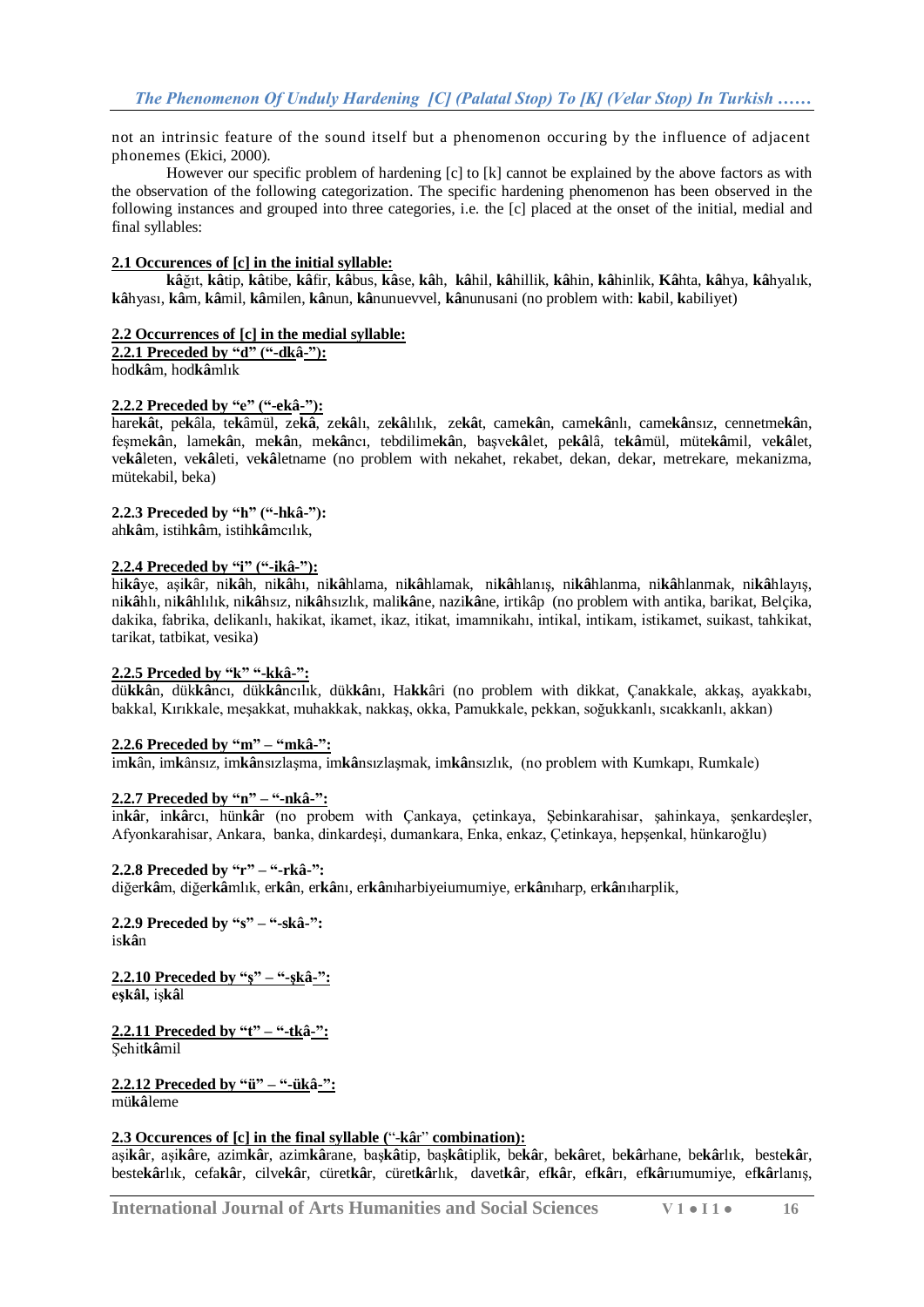ef**kâ**[rlanma,](https://tr.wiktionary.org/w/index.php?title=efk%C3%A2rlanma&action=edit&redlink=1) ef**kâ**[rlanmak,](https://tr.wiktionary.org/wiki/efk%C3%A2rlanmak) ef**kâ**[rlı,](https://tr.wiktionary.org/wiki/efk%C3%A2rl%C4%B1) [Eflâni,](https://tr.wiktionary.org/w/index.php?title=Efl%C3%A2ni&action=edit&redlink=1) [efsun](https://tr.wiktionary.org/wiki/efsunk%C3%A2r)**kâ**r, e**kâ**[bir,](https://tr.wiktionary.org/wiki/ek%C3%A2bir) [fazilet](https://tr.wiktionary.org/wiki/faziletk%C3%A2r)**kâ**r, [fecri](https://tr.wiktionary.org/wiki/fecrik%C3%A2zip)**kâ**zip, [feda](https://tr.wiktionary.org/wiki/fedak%C3%A2r)**kâ**r, [feda](https://tr.wiktionary.org/wiki/fedak%C3%A2rca)**kâ**rca, [feda](https://tr.wiktionary.org/wiki/fedak%C3%A2rl%C4%B1k)**kâ**rlık, [füsun](https://tr.wiktionary.org/wiki/f%C3%BCsunk%C3%A2r)**kâ**r, [garaz](https://tr.wiktionary.org/wiki/garazk%C3%A2r)**kâ**r, [garaz](https://tr.wiktionary.org/wiki/garazk%C3%A2rl%C4%B1k)**kâ**rlık, [garp](https://tr.wiktionary.org/w/index.php?title=Garpk%C3%A2ri&action=edit&redlink=1)**kâ**ri, [günah](https://tr.wiktionary.org/wiki/g%C3%BCnahk%C3%A2r)**kâ**r, [günah](https://tr.wiktionary.org/wiki/g%C3%BCnahk%C3%A2rl%C4%B1k)**kâ**rlık, [hak](https://tr.wiktionary.org/wiki/hakk%C3%A2k)**kâ**k, [Hak](https://tr.wiktionary.org/wiki/Hakk%C3%A2ri)**kâ**ri, [Hak](https://tr.wiktionary.org/wiki/Hakk%C3%A2rili)**kâ**rili, Hak**kâ**[rililik,](https://tr.wiktionary.org/wiki/Hakk%C3%A2rililik) [halas](https://tr.wiktionary.org/wiki/halask%C3%A2r)**kâ**r, [hâlü](https://tr.wiktionary.org/w/index.php?title=h%C3%A2l%C3%BCk%C3%A2rda&action=edit&redlink=1)**kâ**rda, [hamur](https://tr.wiktionary.org/wiki/hamurk%C3%A2r)**kâ**r, [harcıâlem,](https://tr.wiktionary.org/wiki/harc%C4%B1%C3%A2lem) [hare](https://tr.wiktionary.org/wiki/harek%C3%A2t)**kâ**t, [hare](https://tr.wiktionary.org/w/index.php?title=harek%C3%A2t%C4%B1&action=edit&redlink=1)**kâ**tı, [heves](https://tr.wiktionary.org/wiki/hevesk%C3%A2r)**kâ**r, [heves](https://tr.wiktionary.org/wiki/hevesk%C3%A2rl%C4%B1k)**kâ**rlık, [hicaz](https://tr.wiktionary.org/wiki/hicazk%C3%A2r)**kâ**r, hi**kâ**[ye,](https://tr.wiktionary.org/wiki/hik%C3%A2ye) hi**kâ**[yeci,](https://tr.wiktionary.org/wiki/hik%C3%A2yeci) hi**kâ**[yecik,](https://tr.wiktionary.org/w/index.php?title=hik%C3%A2yecik&action=edit&redlink=1) hi**kâ**[yecilik,](https://tr.wiktionary.org/wiki/hik%C3%A2yecilik) hi**kâ**[yeleme,](https://tr.wiktionary.org/wiki/hik%C3%A2yeleme)hi**kâ**[yelemek,](https://tr.wiktionary.org/wiki/hik%C3%A2yelemek) hi**kâ**[yeleştirme,](https://tr.wiktionary.org/w/index.php?title=hik%C3%A2yele%C5%9Ftirme&action=edit&redlink=1) hi**kâ**[yeleştirmek,](https://tr.wiktionary.org/wiki/hik%C3%A2yele%C5%9Ftirmek) hi**kâ**[yemsi,](https://tr.wiktionary.org/w/index.php?title=hik%C3%A2yemsi&action=edit&redlink=1) hi**kâ**[yesi,](https://tr.wiktionary.org/w/index.php?title=hik%C3%A2yesi&action=edit&redlink=1) [hile](https://tr.wiktionary.org/wiki/hilek%C3%A2r)**kâ**r, [hizmet](https://tr.wiktionary.org/wiki/hizmetk%C3%A2r)**kâ**r, [hizmet](https://tr.wiktionary.org/wiki/hizmetk%C3%A2rl%C4%B1k)**kâ**rlık, [hulus](https://tr.wiktionary.org/wiki/hulusk%C3%A2r)**kâ**r, [hulus](https://tr.wiktionary.org/wiki/hulusk%C3%A2rl%C4%B1k)**kâ**rlık, [husumet](https://tr.wiktionary.org/w/index.php?title=husumetk%C3%A2r&action=edit&redlink=1)**kâ**r, [hün](https://tr.wiktionary.org/wiki/h%C3%BCnk%C3%A2r)**kâ**r, hün**kâ**[rbeğendi,](https://tr.wiktionary.org/wiki/h%C3%BCnk%C3%A2rbe%C4%9Fendi) [hürmet](https://tr.wiktionary.org/wiki/h%C3%BCrmetk%C3%A2r)**kâ**r, [hürmet](https://tr.wiktionary.org/wiki/h%C3%BCrmetk%C3%A2rane)**kâ**rane, [ihmal](https://tr.wiktionary.org/wiki/ihmalk%C3%A2r)**kâ**r, [ihmal](https://tr.wiktionary.org/wiki/ihmalk%C3%A2rl%C4%B1k)**kâ**rlık, [ihti](https://tr.wiktionary.org/wiki/ihtik%C3%A2r)**kâ**r, [ihtiyat](https://tr.wiktionary.org/wiki/ihtiyatk%C3%A2r)**kâ**r, [ihtiyat](https://tr.wiktionary.org/wiki/ihtiyatk%C3%A2rl%C4%B1k)**kâ**rlık, [iltifat](https://tr.wiktionary.org/wiki/iltifatk%C3%A2r)**kâ**r, [İslâhiye,](https://tr.wiktionary.org/w/index.php?title=%C4%B0sl%C3%A2hiye&action=edit&redlink=1) [istin](https://tr.wiktionary.org/wiki/istink%C3%A2f)**kâ**f, [isyan](https://tr.wiktionary.org/wiki/isyank%C3%A2r)**kâ**r, [isyan](https://tr.wiktionary.org/wiki/isyank%C3%A2rl%C4%B1k)**kâ**rlık, [itaat](https://tr.wiktionary.org/wiki/itaatk%C3%A2r)**kâ**r, [iti](https://tr.wiktionary.org/wiki/itik%C3%A2f)**kâ**f, **[Kâ](https://tr.wiktionary.org/wiki/K%C3%A2be)**be, **kâ**[bus,](https://tr.wiktionary.org/wiki/k%C3%A2bus) **kâ**[buslu,](https://tr.wiktionary.org/wiki/k%C3%A2buslu) **kâ**[bussuz,](https://tr.wiktionary.org/w/index.php?title=k%C3%A2bussuz&action=edit&redlink=1) **[kâ](https://tr.wiktionary.org/wiki/k%C3%A2fi)**fi, **kâ**[fir,](https://tr.wiktionary.org/wiki/k%C3%A2fir) **kâ**[firistan,](https://tr.wiktionary.org/w/index.php?title=k%C3%A2firistan&action=edit&redlink=1) **kâ**[firleşme,](https://tr.wiktionary.org/wiki/k%C3%A2firle%C5%9Fme) **kâ**[firleşmek,](https://tr.wiktionary.org/wiki/k%C3%A2firle%C5%9Fmek) **kâ**[firlik,](https://tr.wiktionary.org/wiki/k%C3%A2firlik) **kâ**[fur,](https://tr.wiktionary.org/wiki/k%C3%A2fur) **kâ**[gir,](https://tr.wiktionary.org/wiki/k%C3%A2gir) **kâ**[ğıdı,](https://tr.wiktionary.org/w/index.php?title=k%C3%A2%C4%9F%C4%B1d%C4%B1&action=edit&redlink=1)**kâ**[ğıt,](https://tr.wiktionary.org/wiki/k%C3%A2%C4%9F%C4%B1t) **kâ**[ğıtçı,](https://tr.wiktionary.org/wiki/k%C3%A2%C4%9F%C4%B1t%C3%A7%C4%B1) **kâ**[ğıtçılık,](https://tr.wiktionary.org/wiki/k%C3%A2%C4%9F%C4%B1t%C3%A7%C4%B1l%C4%B1k) **Kâ**[ğıthane,](https://tr.wiktionary.org/w/index.php?title=K%C3%A2%C4%9F%C4%B1thane&action=edit&redlink=1) **kâ**[ğıtlama,](https://tr.wiktionary.org/wiki/k%C3%A2%C4%9F%C4%B1tlama) **kâ**[ğıtlamak,](https://tr.wiktionary.org/w/index.php?title=k%C3%A2%C4%9F%C4%B1tlamak&action=edit&redlink=1) **kâ**[ğıtlanma,](https://tr.wiktionary.org/w/index.php?title=k%C3%A2%C4%9F%C4%B1tlanma&action=edit&redlink=1) **kâ**[ğıtlanmak,](https://tr.wiktionary.org/wiki/k%C3%A2%C4%9F%C4%B1tlanmak) **kâ**[ğıtlı,](https://tr.wiktionary.org/wiki/k%C3%A2%C4%9F%C4%B1tl%C4%B1) **kâ**[ğıtlık,](https://tr.wiktionary.org/wiki/k%C3%A2%C4%9F%C4%B1tl%C4%B1k) **kâ**[ğıtsı,](https://tr.wiktionary.org/wiki/k%C3%A2%C4%9F%C4%B1ts%C4%B1) **[kâ](https://tr.wiktionary.org/wiki/k%C3%A2in)**in, **kâ**[inat,](https://tr.wiktionary.org/wiki/k%C3%A2inat) **kâ**[kül,](https://tr.wiktionary.org/wiki/k%C3%A2k%C3%BCl) **kâ**[küllü,](https://tr.wiktionary.org/wiki/k%C3%A2k%C3%BCll%C3%BC) [kalem](https://tr.wiktionary.org/wiki/kalemk%C3%A2r)**kâ**r, [kalem](https://tr.wiktionary.org/wiki/kalemk%C3%A2rl%C4%B1k)**kâ**rlık,, [kanaat](https://tr.wiktionary.org/wiki/kanaatk%C3%A2r)**kâ**r, [kanaat](https://tr.wiktionary.org/wiki/kanaatk%C3%A2rl%C4%B1k)**kâ**rlık, , **[kâ](https://tr.wiktionary.org/wiki/k%C3%A2p)**p, **[kâ](https://tr.wiktionary.org/wiki/k%C3%A2r)**r, **kâ**[rgir,](https://tr.wiktionary.org/wiki/k%C3%A2rgir) **[kâ](https://tr.wiktionary.org/w/index.php?title=k%C3%A2r%C4%B1&action=edit&redlink=1)**rı,**kâ**[rlı,](https://tr.wiktionary.org/wiki/k%C3%A2rl%C4%B1) **kâ**[rsız,](https://tr.wiktionary.org/wiki/k%C3%A2rs%C4%B1z) **kâ**[rsızlık,](https://tr.wiktionary.org/wiki/k%C3%A2rs%C4%B1zl%C4%B1k) **[kâ](https://tr.wiktionary.org/wiki/k%C3%A2se)**se, **kâ**[secik,](https://tr.wiktionary.org/wiki/k%C3%A2secik) **kâ**[seletme,](https://tr.wiktionary.org/wiki/k%C3%A2seletme) **kâ**[seletmek,](https://tr.wiktionary.org/w/index.php?title=k%C3%A2seletmek&action=edit&redlink=1) **kâ**[şane,](https://tr.wiktionary.org/w/index.php?title=k%C3%A2%C5%9Fane&action=edit&redlink=1) **kâ**[şif,](https://tr.wiktionary.org/wiki/k%C3%A2%C5%9Fif) **kâ**[tibe,](https://tr.wiktionary.org/wiki/k%C3%A2tibe) **kâ**[tibi,](https://tr.wiktionary.org/w/index.php?title=k%C3%A2tibi&action=edit&redlink=1) **kâ**[tibiadil,](https://tr.wiktionary.org/wiki/k%C3%A2tibiadil) **kâ**[tip,](https://tr.wiktionary.org/wiki/k%C3%A2tip) **kâ**[tiplik,](https://tr.wiktionary.org/wiki/k%C3%A2tiplik) **Kâ**[zımkarabekir,](https://tr.wiktionary.org/w/index.php?title=K%C3%A2z%C4%B1mkarabekir&action=edit&redlink=1) [künde](https://tr.wiktionary.org/wiki/k%C3%BCndek%C3%A2ri)**kâ**ri, [kürdilihicaz](https://tr.wiktionary.org/wiki/k%C3%BCrdilihicazk%C3%A2r)**kâ**r, [lütuf](https://tr.wiktionary.org/wiki/l%C3%BCtufk%C3%A2r)**kâ**r, [lütuf](https://tr.wiktionary.org/wiki/l%C3%BCtufk%C3%A2rane)**kâ**rane, [lütuf](https://tr.wiktionary.org/wiki/l%C3%BCtufk%C3%A2rl%C4%B1k)**kâ**rlık, [mahkû](https://tr.wiktionary.org/wiki/mahk%C3%BBk%C3%A2t)**kâ**t, [makas](https://tr.wiktionary.org/wiki/makask%C3%A2r)**kâ**r, [mek](https://tr.wiktionary.org/wiki/mekk%C3%A2re)**kâ**re, [mek](https://tr.wiktionary.org/wiki/mekk%C3%A2reci)**kâ**reci, [metru](https://tr.wiktionary.org/w/index.php?title=metruk%C3%A2t&action=edit&redlink=1)**kâ**t, [Mi](https://tr.wiktionary.org/wiki/Mik%C3%A2il)**kâ**il, [mi](https://tr.wiktionary.org/wiki/mik%C3%A2p)**kâ**p, [muhafaza](https://tr.wiktionary.org/wiki/muhafazak%C3%A2r)**kâ**r, [muhafaza](https://tr.wiktionary.org/wiki/muhafazak%C3%A2rl%C4%B1k)**kâ**rlık, [mü](https://tr.wiktionary.org/wiki/m%C3%BCk%C3%A2fat)**kâ**fat, mü**kâ**[faten,](https://tr.wiktionary.org/wiki/m%C3%BCk%C3%A2faten) mü**kâ**[fatı,](https://tr.wiktionary.org/w/index.php?title=m%C3%BCk%C3%A2fat%C4%B1&action=edit&redlink=1) mü**kâ**[fatlandırma,](https://tr.wiktionary.org/wiki/m%C3%BCk%C3%A2fatland%C4%B1rma) mü**kâ**[fatlandırmak,](https://tr.wiktionary.org/wiki/m%C3%BCk%C3%A2fatland%C4%B1rmak) [müsamaha](https://tr.wiktionary.org/wiki/m%C3%BCsamahak%C3%A2r)**kâ**r, [müsamaha](https://tr.wiktionary.org/wiki/m%C3%BCsamahak%C3%A2rl%C4%B1k)**kâ**rlık, [nabe](https://tr.wiktionary.org/wiki/nabek%C3%A2r)**kâ**r, [namus](https://tr.wiktionary.org/wiki/namusk%C3%A2r)**kâ**r, [nüfuz](https://tr.wiktionary.org/wiki/n%C3%BCfuzk%C3%A2r)**kâ**r, [nümayiş](https://tr.wiktionary.org/wiki/n%C3%BCmayi%C5%9Fk%C3%A2r)**kâ**r, [perestiş](https://tr.wiktionary.org/wiki/peresti%C5%9Fk%C3%A2r)**kâ**r, [perhiz](https://tr.wiktionary.org/wiki/perhizk%C3%A2r)**kâ**r, [perhiz](https://tr.wiktionary.org/wiki/perhizk%C3%A2rl%C4%B1k)**kâ**rlık, [Pişe](https://tr.wiktionary.org/wiki/Pi%C5%9Fek%C3%A2r)**kâ**r, re**[kâ](https://tr.wiktionary.org/wiki/rek%C3%A2t)**t, [riayet](https://tr.wiktionary.org/wiki/riayetk%C3%A2r)**kâ**r, [riya](https://tr.wiktionary.org/wiki/riyak%C3%A2r)**kâ**r, riya**kâ**[rane,](https://tr.wiktionary.org/wiki/riyak%C3%A2rane) [riya](https://tr.wiktionary.org/w/index.php?title=riyak%C3%A2rca&action=edit&redlink=1)**kâ**rca, [riya](https://tr.wiktionary.org/wiki/riyak%C3%A2rl%C4%B1k)**kâ**rlık, [sahte](https://tr.wiktionary.org/wiki/sahtek%C3%A2r)**kâ**r, [sahte](https://tr.wiktionary.org/wiki/sahtek%C3%A2rl%C4%B1k)**kâ**rlık, [sanat](https://tr.wiktionary.org/wiki/sanatk%C3%A2r)**kâ**r, [sanat](https://tr.wiktionary.org/wiki/sanatk%C3%A2rane)**kâ**rane, [sanat](https://tr.wiktionary.org/w/index.php?title=sanatk%C3%A2rca&action=edit&redlink=1)**kâ**rca, [sanat](https://tr.wiktionary.org/wiki/sanatk%C3%A2rl%C4%B1k)**kâ**rlık, [saz](https://tr.wiktionary.org/wiki/sazk%C3%A2r)**kâ**r, [sebat](https://tr.wiktionary.org/wiki/sebatk%C3%A2r)**kâ**r, [sedef](https://tr.wiktionary.org/wiki/sedefk%C3%A2r)**kâ**r, [sitayiş](https://tr.wiktionary.org/wiki/sitayi%C5%9Fk%C3%A2r)**kâ**r, [sitem](https://tr.wiktionary.org/wiki/sitemk%C3%A2r)**kâ**r, şi**[kâ](https://tr.wiktionary.org/wiki/%C5%9Fik%C3%A2r)**r, şi**kâ**[yet,](https://tr.wiktionary.org/wiki/%C5%9Fik%C3%A2yet) şi**kâ**[yetçilik,](https://tr.wiktionary.org/wiki/%C5%9Fik%C3%A2yet%C3%A7ilik) şi**kâ**[yetname,](https://tr.wiktionary.org/wiki/%C5%9Fik%C3%A2yetname) [şive](https://tr.wiktionary.org/wiki/%C5%9Fivek%C3%A2r)**kâ**r, [tabla](https://tr.wiktionary.org/wiki/tablak%C3%A2r)**kâ**r, [tahri](https://tr.wiktionary.org/wiki/tahrik%C3%A2t)**kâ**t, [tahrip](https://tr.wiktionary.org/wiki/tahripk%C3%A2r)**kâ**r, [takdir](https://tr.wiktionary.org/wiki/takdirk%C3%A2r)**kâ**r, [tamah](https://tr.wiktionary.org/wiki/tamahk%C3%A2r)**kâ**r, [tamah](https://tr.wiktionary.org/wiki/tamahk%C3%A2rl%C4%B1k)**kâ**rlık, [tatmin](https://tr.wiktionary.org/wiki/tatmink%C3%A2r)**kâ**r, [taviz](https://tr.wiktionary.org/wiki/tavizk%C3%A2r)**kâ**r,, [tecavüz](https://tr.wiktionary.org/wiki/tecav%C3%BCzk%C3%A2r)**kâ**r- [tehdit](https://tr.wiktionary.org/wiki/tehditk%C3%A2r)**kâ**r, te**kâ**[pu,](https://tr.wiktionary.org/wiki/tek%C3%A2pu) te**kâ**[süf,](https://tr.wiktionary.org/wiki/tek%C3%A2s%C3%BCf) te**kâ**[sül,](https://tr.wiktionary.org/wiki/tek%C3%A2s%C3%BCl) [tel](https://tr.wiktionary.org/wiki/telk%C3%A2ri)**kâ**ri, [teşvik](https://tr.wiktionary.org/wiki/te%C5%9Fvikk%C3%A2r)**kâ**r, [tezyif](https://tr.wiktionary.org/wiki/tezyifk%C3%A2r)**kâ**r, [tövbe](https://tr.wiktionary.org/wiki/t%C3%B6vbek%C3%A2r)**kâ**r, üç**kâ**[ğıt,](https://tr.wiktionary.org/wiki/%C3%BC%C3%A7k%C3%A2%C4%9F%C4%B1t) üç**kâ**[ğıtçı,](https://tr.wiktionary.org/wiki/%C3%BC%C3%A7k%C3%A2%C4%9F%C4%B1t%C3%A7%C4%B1) üç**kâ**[ğıtçılık,](https://tr.wiktionary.org/wiki/%C3%BC%C3%A7k%C3%A2%C4%9F%C4%B1t%C3%A7%C4%B1l%C4%B1k) [vefa](https://tr.wiktionary.org/wiki/vefak%C3%A2r)**kâ**r, [vefa](https://tr.wiktionary.org/wiki/vefak%C3%A2rl%C4%B1k)**kâ**rlık, [zanaat](https://tr.wiktionary.org/wiki/zanaatk%C3%A2r)**kâ**r, [zanaat](https://tr.wiktionary.org/wiki/zanaatk%C3%A2rl%C4%B1k)**kâ**rlık, [ze](https://tr.wiktionary.org/wiki/zek%C3%A2)**kâ**, ze**kâ**[sız,](https://tr.wiktionary.org/w/index.php?title=zek%C3%A2s%C4%B1z&action=edit&redlink=1) zekâ[sızlık,](https://tr.wiktionary.org/w/index.php?title=zek%C3%A2s%C4%B1zl%C4%B1k&action=edit&redlink=1) [ze](https://tr.wiktionary.org/wiki/zek%C3%A2t)kât, zekâ[vet,](https://tr.wiktionary.org/wiki/zek%C3%A2vet) [ziyan](https://tr.wiktionary.org/wiki/ziyank%C3%A2r)kâr[, ziyan](https://tr.wiktionary.org/wiki/ziyank%C3%A2rl%C4%B1k)kârlık (no problem with çıkar, sakar, vakar, akar, kar)

## **III. No Problem**

## **3.1 No Reverse Softening from the Hard [k] to Soft [c] Allophone**

As it is seen in the contractive analysis above that speakers who unduly harden the soft [c] to [k] do not reverse the process as to soften the hard allophone to softer one. In the same letter combinations as before containing "qaf" [k] and not "kef" [c] in the original Arabic wording, the Turkish pronunciation remains unchanged in these examples:

#### **"ka-" ka**bil, **ka**biliyet

"-e**ka**-" ne**ka**het, re**ka**bet, de**ka**n, de**ka**r, metre**ka**re, me**ka**nizma, müte**ka**bil, be**ka**

"-i**ka**-" anti**ka**, bari**ka**t, Belçi**ka**, daki**ka**, fabri**ka**, deli**ka**nlı, haki**ka**t, i**ka**met, i**ka**z, iti**ka**t, imamni**ka**hı, inti**ka**l, inti**ka**m, isti**ka**met, sui**ka**st, tahki**ka**t, tari**ka**t, tatbi**ka**t, vesi**ka**

"**-kka-"**: dik**ka**t, Çanak**ka**le, ak**ka**ş, ayak**ka**bı, bak**ka**l, Kırık**ka**le, meşak**ka**t, muhak**ka**k, nak**ka**ş, ok**ka**, Pamuk**ka**le, pek**ka**n, soğuk**ka**nlı, sıcak**ka**nlı, ak**ka**n "**-mka-":** Kum**ka**pı, Rum**ka**le;

"-n**ka**-**"** Çan**ka**ya, çetin**ka**ya, Şebin**ka**rahisar, şahin**ka**ya, şen**ka**rdeşler, Afyon**ka**rahisar, An**ka**ra, ban**ka**, din**ka**rdeşi, duman**ka**ra, En**ka**, en**ka**z, Çetin**ka**ya, hepşen**ka**l

## **3.2 No Hardening in Onset [c] Preceded by Softer Peaks**

Words containing "kef" [c] seem to be the only problematic case when the Turkish "k" representing it is preceded by "â". There are no problems either with "onset [c] hardening" preceded by other soft vowels such as  $[\varepsilon]$ ,  $[\iota]$ ,  $[\alpha]$  and  $[\nu]$  peaks as in these examples:

**k**e: her**k**es, **k**endi, gere**k**en, mü**k**emmel, er**k**en, as**k**er, tehli**k**eye, mah**k**eme **k**i: **k**işiyi, ba**k**ire, da**k**ika, **k**imlik, **k**ilit, çe**k**iyorum, et**k**isiz, **k**immiş, i**k**isini **k**ö: köpe**k**ler, **k**öşeler, **k**ötülerden, **k**örlüğün, **k**ölelikten **k**ü: çün**k**ü, **k**üçük, teşek**k**ür, müm**k**ün, şü**k**ür, gözü**k**ür, hü**k**ümet, bugün**k**ü

## **IV. The Solution**

Some speakers of Turkish do not realize the distinction between soft [c] and hard [k] until they are made aware of it. They simply produce them haphazardly. When it is necessary to remedy the situation, those who are subject of the case must be submitted to a specific treatment. It is customary to treat phoneme or allophone discrepancies by creating first an awareness in the speaker (Hanks). First they are given a special treatment as to how these sound physically produced. They they are exposed to a series of examples containing these sounds. Once they recognize that specific sound, and their own error, and its source, they are helped to correct them by comparing the acceptable norm with the error through "minimal pair" exercises.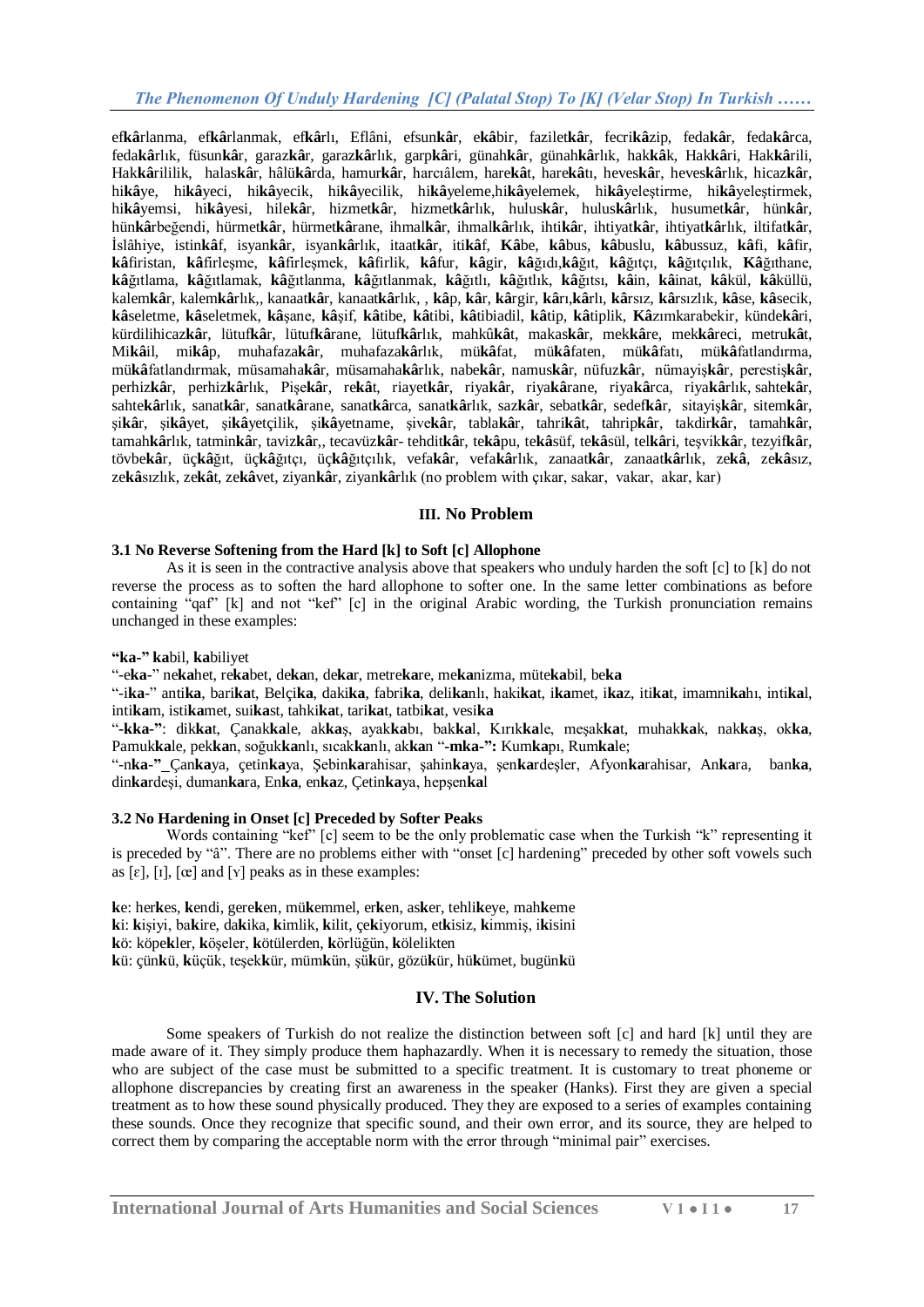#### **4.1 Tips to help preschool children produce /k/ phoneme** (adapted from Carrie)

#### **4.1.1 Physical Exercises**

Children to be helped with this sound is first asked to lay their back on the floor to enable the tongue blade to hold down tongue tip stay down while the back of the tongue jump up to the bottoms of the top teeth, moving the tongue in appropriate position – back up, front down, producing a /k/ sound easier at the back of the mouth. Then moving the chin forward to produce [k] and backward to produce a [c] allophone. Practice could be repeated until the mastery is achieved with relevant words. It may be useful to use a "prop," a "dum dum sucker". The child could put it to get a feel for how the word should be produced. For both [c] and [k] sound, a dum dum sucker could be used right on the top of the tongue tip and then push the tongue all the way back so that the back of the tongue is touches the throat for the hard [k] sound. Then the student says [k] inside the front of the mouth and [c] in isolation at the back of it 5-10 times to perfection. Then the teacher moves to the word level and have the student say word containing these sounds a few times still with the "sucker" in his mouth. The goal is to move away from the sucker and have the student produce the [k] and [c] on his own in isolation before moving to words.

#### **4.1.2 Using tongue depressor**

Another way to produce /k/ phoneme and its allophones is to use a "tongue depressor" or asking the student to use his/her finger to hold the tongue tip down so that the back of the tongue moves up and makes contact with the soft palate (instead of the fronting moving up to make contact with the alveolar ridge) (Hanks). Thus eliciting /k/ continuously by positioning the chin backward and forward to distinguish between [c] and [k] sound impling the  $/g/$  in all other positions as well as the  $/k/$  sound.

#### **4.1.3 Water gargling technique**

Yet another method is the "water gargling" technique. When one gargles water, the back of one's tongue is positioned correctly for the [k] and [g] sound. Once the sound [g], [g], [g] are obtained, it can be hardened or softened until [c] or [k] can be obtained. A pediatric spoon or tongue depressor (or ask the student to his / her own finger) to hold down the front of the tongue while producing /g/ first or /k/.

#### **4.1.4 Exposure of examples**

Try to provide lots of good models of the [c] and [k] sounds for the students by giving them as much exposure to those sounds as possible. A good way to do this is to sit down with students and read them words, sentences and texts that have lots of these examples in those sounds in their words and make them repeat those words and sentences slowing down where they occur and overemphasizing those sounds. Once success comes to students to say the sounds correctly, it still takes time for them to say them correctly in conversation. They need to practice it first at the word level first then in compound words and then they need to master putting words into sentences themselves. Finally, they practice those sounds in short stories early prepared for them specially designed for them. Then those allophones could be practiced in conversation. Word cards, sentence cards and story cards could well be used in groups for student interaction.

**4.2 Sound Recognition Exercises** (adapted from Turkish Vocabulary)

**4.2.1 The Allophone [k] 4.2.1.1 Drills on [k]**

ka, ko, kuka, kab, kob, kub, kıpkac, koc, kuc, kıç, kaç, koç, kuçkıçkat, kod, kuç, kıt, kaf, kof, kuf, kıf, kaç, kok, kah, koh, kuh, kih, kak, kok, kukkal, kol, kul, kilkam, kom, kum, kim, kan, kon, kun, kin, kap, kop, kup, kip, kar, kor, kur, kir, kas, kos, kus, kis, kas, kos, kus, kis, kat, kot, kut, kit, kov, kuv, kiv, kaykay, koy, kuy, kiy, kaz, koz, kuz, kızı, kok, uka, aka, iki, iko, uku, uka, ko, kuka, kab, kob, kub, kıp, kac, koc, kuc, kıckaç, koç, kuçkıçkat, kod, kuçkıt, kaf, kof, kuf, kıfkaç, kok, kah, koh, kuh, kıh, kak, kok, kukkal, kol, kul, kıl, kam, kom, kum, kum, kan, kon, kun, kın, kap, kop, kup, kıp, kar, kor, kur, kır, kas, kos, kus, kıs, kaş, koş, kuş, kış, kat, kot, kut, kıt, kov, kuvkıv, kaykay, koy, kuy, kıykaz, koz, kuz, kızı, uko, uka, aka, ıkı, uka, uku, aka, ako, akuka, akab, akob, akub, akupkac, akoc, akuc, akuc, akac, akoc, akuc, akuckat, akod, akuc, akut, akaf, akof, akuf, akıf, akac, akok, akah, akoh, akuh, akıh, akak, akok, akuk, akal, akol, akul, kıl, ıkam, ıkom, ıkum, ikim, ikan, ikon, ikun, ikin, ikan, ikon, ikun, ikin, ikar, ikor, ikur, ikir, ikas, ikos, ikus, ikis, ikos, ikus, ikis, ikat, ikot, ikut, ikit, ikov, ikuv, kiv, kaykav, kov, kuv, kiv, kaz, koz, kuz, kizi, kok, uka, aka, iki, iko, uku, ouka, oko, okuka, okab, okob, okub, okup, okac, okoc, okuc, okuckac, okoc, okuc, okuc, okat, okod, okuç, okıt, okaf, okof, okuf, okuf, okaç, okok, okah, okoh, okuh, okuh, okak, okok, okuk, okal, okol, okul,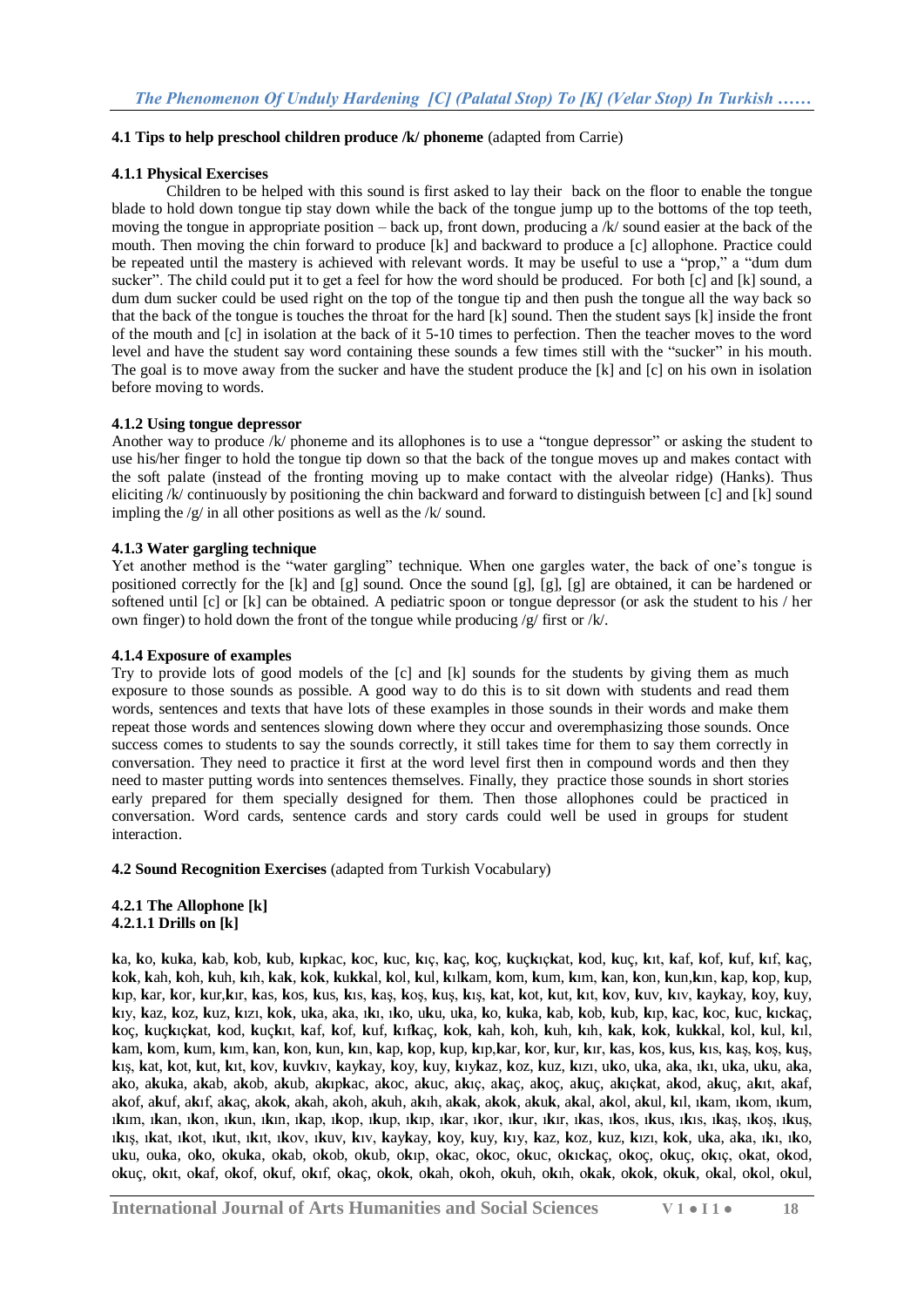okil, ukam, ukom, ukum, ukum, ukan, ukon, ukun, ukun, ukap, ukop, ukup, ukip, ukar, ukor, ukur, ukir, ukas, ukos, ukus, ukis, ukas, ukos, ukus, ukis, ukat, ukot, ukut, ukit, ukov, ukuv, ukiv, ukay, ukay, ukoy, ukuy, ukiy, ukaz, ukoz, ukuz, ukizi, uko, uka, aka, iki, uka, uku; kukka, ukko, ukka, akka, ikki, ukku, akka, akko, a**kk**u**kk**a, a**kk**ab, a**kk**ob, a**kk**ub, a**kk**ıp**k**ac, a**kk**oç, a**kk**ıç, a**kk**aç, a**kk**oç, a**kk**ıç**k**at, a**kk**od, a**kk**uç, a**kk**ıt, a**kk**af, akkof, akkuf, akkıf, akkac, akkok, akkah, akkoh, akkuh, akkıh, akkak, akkok, akkuk, akkal, akkol, akkul, **k**ıl, ı**kk**am, ı**kk**om, ı**kk**um, ı**kk**ım, ı**kk**an, ı**kk**on, ı**kk**un, ı**kk**ın, ı**kk**ap, ı**kk**op, ı**kk**up, ı**kk**ıp, ı**kk**ar, ı**kk**or, ı**kk**ur, ı**kk**ır, ı**kk**as, ı**kk**os, ı**kk**us, ı**kk**ıs, ı**kk**aş, ı**kk**oş, ı**kk**uş, ı**kk**ış, ı**kk**at, ı**kk**ot, ı**kk**ut, ı**kk**ıt, ı**kk**ov, ı**kk**uv, **k**ıv, kaykkay, koy, kuy, kıy, kaz, koz, kuz, kızı, kok, ukka, akka, ıkkı, ıkko, ukku, oukka, okko, okkukka, okkab, o**kk**ob, o**kk**ub, o**kk**ıp, o**kk**ac, o**kk**oc, o**kk**uc, o**kk**ıc**kk**aç, o**kk**oç, o**kk**uç, o**kk**ıç, o**kk**at, o**kk**od, o**kk**uç, o**kk**ıt, okkaf, okkof, okkuf, okkıf, okkaç, okkok, okkah, okkoh, okkuh, okkıh, okkak, okkok, okkuk, okkal, okkol, o**kk**ul, o**kk**ıl, u**kk**am, u**kk**om, u**kk**um, u**kk**ım, u**kk**an, u**kk**on, u**kk**un, u**kk**ın, u**kk**ap, u**kk**op, u**kk**up, u**kk**ıp, u**kk**ar, u**kk**or, u**kk**ur, u**kk**ır, u**kk**as, u**kk**os, u**kk**us, u**kk**ıs, u**kk**aş, u**kk**oş, u**kk**uş, u**kk**ış, u**kk**at, u**kk**ot, u**kk**ut, u**kk**ıt, u**kk**ov, u**kk**uv, u**kk**ıv, u**kk**ay, u**kk**ay, u**kk**oy, u**kk**uy, u**kk**ıy, u**kk**az, u**kk**oz, u**kk**uz, u**kk**ızı, u**kk**o, u**kk**a, a**kk**a, ı**kk**ı, u**kk**a, u**kk**u.

#### **4.2.1.1.1 Drills on Words with [k]**

olar**ak,** b**ak,** h**ak**kında**,** olm**ak,** olac**ak,** b**ak**alım**,** bır**ak,** uz**ak,** s**ak**ın**,** konuşm**ak,** yapm**ak,** f**ak**at**,** uz**ak,**  aksam, merak, yapmak, almak, takip, yakın, olmayacak, bırakın, vakti, ayak çıkmak, yasamak, ortak, korum**ak,** alac**ak,** kul**ak,** ort**ak,** parm**ak, ak**ıllı**,** kurtarm**ak, ak**lıma**, ak**şamlar**,** uç**ak,** çalışm**ak,** yat**ak,** uz**ak**ta**,**  rakım, oradaki, yakışıklı, bakmak, oynamak, çıplak, aklını, yakaladım, parlak, sakıncası, sormak, bakmayın, b**ak**ıyorum**,** tutm**ak,** bır**ak**ıp**,** bır**ak**m**ak,** sırad**ak**i**,** olm**ak**tan**,** kazanm**ak,** kazanm**ak,** çıkarm**ak,** tanışm**ak,**  bakıyorsun, olacaktı, kaltak, akıl, taksi, takımı, çıkacak, taksi, ufaklık, ayakta, tak, yasak, ayakta, uyumak, tak, hakları, tuzak, bakım, bakar, yasak, yapılacak, bakıyor, anlatmak, hakkımda, takdir, nakit, sokak, bakarım, bırakıyorum, takma, olacaksınız, manyak, atmak, bakire, baktı, paylaşmak, aklımı, mutfakta, b**ak**tı**, ak**lımı**,** mutf**ak**ta**,** altınd**ak**i**,** ayrılm**ak,** yarayac**ak,** s**ak**inleş**,** kaç**ak,** vurm**ak,** sağlayac**ak,** h**ak**sızlık**,**  oturmak, hakaret, haksız, alcak, mutfak, cabucak, sokaklarda, haksız, sokaklarda, bakım, mutfak, oturmak, bulacak, dakikalığına, hoşçakalın, bırakacak, haklıydı, hakkını, kaçak, çalmak, yakıt, haklısınız, aklımdan, aksine, anlatacak, hakkın, çatlak, yakaladı, aklı, hakkım, aklında, çatlak, bakacak, yapmaktan, sakla, bır**ak**acağım**,** yapac**ak**sınız**,** yanınd**ak**i**,** kurm**ak,** ulaşm**ak**uz**ak**laşmak**,** v**ak**tin**,** alç**ak**sağlayac**ak,** olac**ak**lar**,**  alçak, bırakır, yakaladık, ahmak, yakaladık, yaparak, uzaktan, bakmaya, kaçak, vurmak, sakinles, akıllıca, başlayac**ak, ak**ıllıca**,** b**ak**an**,** h**ak**lıydın**,** b**ak**ıp**,** y**ak**alayın**,** b**ak**abilir**,** başlayac**ak,** y**ak**alam**ak,** m**ak**inesi**,**  katılm**ak,** olac**ak**sınız**,** kalmayac**ak,** katılm**ak,** kalmayac**ak,** sok**ak**ta**,** y**ak**ından**,** kaçm**ak,** y**ak**ala**,** bıç**ak,**  yumuş**ak,** alac**ak**sın**,** oyunc**ak,** yaşınd**ak**i**,** bır**ak**ıyorum**,** kullanar**ak,** b**ak**ış**,** ay**ak**kabı, kalac**ak**sın**,** al**ak**alı**,**  konuşac**ak,** anlam**ak,** kork**ak,** y**ak**laşıyor**,** topr**ak,** aram**ak,** bır**ak**alım**,** b**ak**acağım**,** yumuş**ak,** v**ak**tim**,**  bakılırsa, vaktimiz, bakarsan, hakkı, yatakta, aklından, baslamak, hakkındaki, olacaktı, korumak, hoscakal, ay**ak,** sal**ak,** y**ak**laşık**,** t**ak**ımduym**ak,** b**ak**ayım**,** b**ak**sana**,** kalm**ak,** olac**ak**sın, uf**ak**, yapac**ak**sın, h**ak**lı, uf**ak**, yapac**ak**, h**ak**, b**ak**ma, yapac**ak**sın, h**ak**lısın, anc**ak**, ş**ak**a, anc**ak**, y**ak**ında, h**ak**lısın, ar**ka**daşımı, ba**ka**n, **ka**nser, **ka**pıları, **ka**mp, **ka**nun, **ka**rşıya, hi**ka**yesi, çı**ka**rma,**ka**rımı, ya**ka**lamak, **ka**lacağız, **ka**labilir, **ka**rdeşinin, ba**ka**bilir, **ka**zandın, **ka**famı, **ka**tili, **ka**çak, hal**ka**, ar**ka**dan, ko**ka**in, **ka**rdeşimi, **ka**lıyorum, **ka**lanını, şap**ka ka**nlı **ka**rıştı, **ka**rı ya**ka**ladık **ka**der bıra**ka**yım **ka**myon **ka**ybetmiş **ka**falı **ka**sabada **ka**yıtları **ka**çmaya **ka**darını **ka**lmaya **ka**çırdım **ka**ranlıkta çı**ka**rsa **ka**rısını **ka**rdeşimin **ka**lem ba**ka**cak ar**ka**sından **ka**lbi, baş**ka**ları, baş**ka**sının, bıra**ka**cağım, çı**ka**cağız, çı**ka**rmaya, ya**ka**ladı, **ka**dınlara, çı**ka**cağım, **ka**çmış, **ka**hverengi, **ka**pandı, deli**ka**nlı, **ka**lanı, baş**ka**larının, Ameri**ka**'da, daki**ka**ya, **ka**tilin, avu**ka**tı, **ka**sabaya, **ka**lırsa, **ka**çık, **ka**lmayı, çı**ka**rdım, **ka**rşınızda, ameri**ka**'nın ameri**ka**'ya, **ka**lkın, **ka**çıyor, ha**ka**ret, **ka**çın, ar**ka**daşlarını, **ka**lmasını, hoşça**ka**lın, ar**ka**daşına, **ka**nal, hari**ka**sın, **ka**sa, çı**ka**rıp, **ka**lbimi, bıra**ka**cak, **ka**fan, **ka**ta, **ka**rdeşler, çı**ka**rken, **ka**ya, so**ka**klarda, **ka**lkıp, so**ka**ğa, ar**ka**daşız, ar**ka**daşımın, baş**ka**sını, ar**ka**nda, **ka**plan, çı**ka**bilir, meksi**ka**, ar**ka**daşımla, **ka**ynak, **ka**ybolmuş, çı**ka**rt, dik**ka**t,**ka**y, **ka**rımın, **ka**ldığını, **ka**zası, **ka**çış, **ka**hraman, çı**ka**rın, çı**ka**n, **ka**rısı, **ka**nıt, **ka**rın, **ka**rdeş, yu**ka**rıda, ar**ka**daşlar, **ka**yıt, ameri**ka**, ya**ka**ladım, ban**ka**, **ka**çtı, baş**ka**nı, **ka**rışık, çı**ka**cak, **ka**zanmak, **ka**r, **ka**lıyor, **ka**dınla, **ka**rdeşi, **ka**lır, çı**ka**rmak, **ka**ldın, **ka**pıdan, mutla**ka**, **ka**fanı, **ka**ltak, **ka**lacağım, ba**ka**r, **ka**hvaltı, **ka**rşılık, ala**ka**sı, **ka**ybettik, **ka**lbi, **ka**nı, **ka**lma, **ka**yboldu, **ka**mera, hari**ka**ydı, **ka**ldık, **ka**ba, **ka**lıp, **ka**dına, **ka**fasını, so**ka**k, **ka**rtı, ameri**ka**lı, çı**ka**lım, **ka**rşısında, ba**ka**rım,çı**ka**rdın, **ka**tı, **ka**rşılığında, ar**ka**daşlarım, ya**ka**la, **ka**fam, **ka**lbini, **ka**rarı, ar**ka**da, **ka**pıya, **ka**rmaşık, **ka**fana, **ka**ybetti, baş**ka**sı, **ka**rt, ba**ka**cağım, **ka**fası, ba**ka**rsan, ar**ka**sına, dik**ka**tini, **ka**dınları, bıra**ka**lım, **ka**tta, ala**ka**lı, **ka**lacaksın, ayak**ka**bı, **ka**tılıyorum, **ka**saba, daki**ka**da, kor**ka**k, **ka**ybettin, **ka**zandı, **ka**zandım, ar**ka**daşların, **ka**patın, ar**ka**daşlarıv ar**ka**daşını, **ka**çırdın, **ka**dınların, **ka**labalık, **ka**lmaz, **ka**ynağı, so**ka**kta, çı**ka**rdı, ar**ka**ya, inti**ka**m, **ka**pının, ar**ka**nı, **ka**ren, ar**ka**daşının, büyü**ka**nne, **ka**çmak, **ka**fasına, ya**ka**layın, **ka**rdeşini, **ka**tılmak, **ka**dar, **ka**ldı**k, a**da, baş**ka**, hari**ka**, daki**ka**, ba**kka**l, bir**ka**ç, **ka**rşı, fa**ka**t, **ka**dı, **ka**bul, **ka**hır, dik**kat, ka**rar, **ka**l, **ka**n, **ka**ldı, **ka**pı, şa**ka**, ar**ka,** çı**ka**r, dik**ka**tli, baş**ka**n, yu**ka**rı, **ka**ptan, **ka**hve, **ka**hrolası, ar**ka**daş, ar**ka**daşın, **ka**lk, **ka**lan, **ka**yıp, **ka**til, ar**ka**daşı, **ka**pı, **ka**lmak, **ka**lp, **ka**lın, ar**ka**, ba**ka**yım, **ka**vga, **ka**pat, **ka**dınlar, Ameri**ka**n,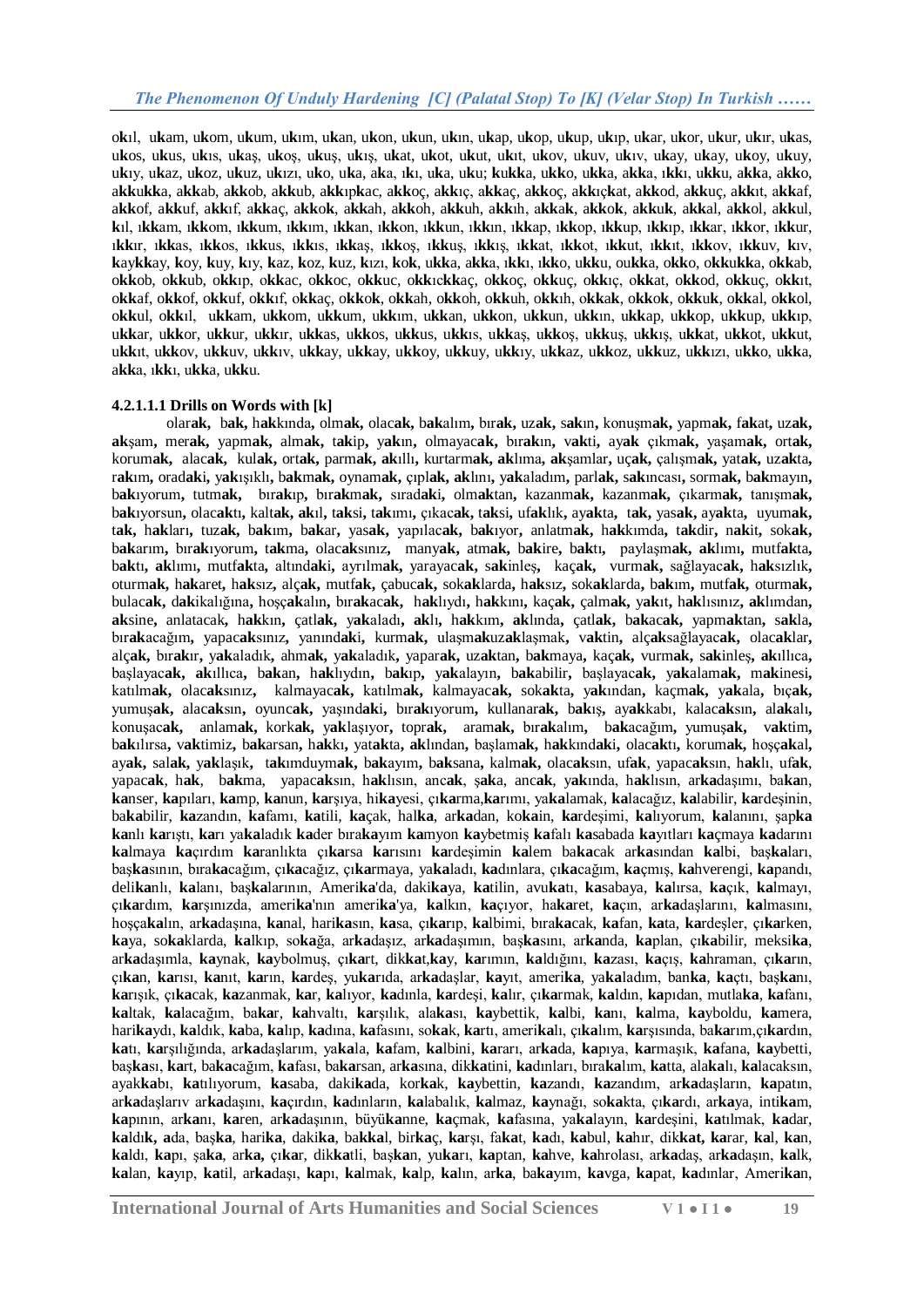**ka**ra, **ka**ranlık, **ka**rım, **ka**ldım, **ka**dının, **ka**lmadı, **ka**lacak, kor**ka**rım, hoşça**ka**l, **ka**fa, **ka**dını, **ka**za, **ka**lsın, **ka**palı, **ka**t, ar**ka**sında, **ka**lmış, **ka**ybettim, **ka**darıyla, **ka**ldır, **ka**fayı, avu**ka**t, **ka**rdeşin, **ka**ybı, **ka**yıp, **ka**ydı, **ka**der, **ka**za

#### **4.2.1.1.2 Drills on Sentences with [k] (adapted from Tekerlemeler)**

**K**alın **k**afalı **K**adri **k**aba**k k**afalı **k**ambur **k**asapla **k**ayaşta **k**ara **k**argaları **k**ayadan **k**aldırdı. **K**ıymetli **k**ınacı **K**ıyas **k**ına **k**ırıntılarını **k**ışın **k**ını**k k**ırmızı **k**ılıfa **k**ımıldatmadan **k**oydu. **K**onservatuvar **k**onserlerde**k**i **k**ocaman **k**onularbaşını **k**olay **k**olay **k**oymayan **k**os**k**os **k**oridorda **k**orması **k**oltuğunda **k**oşan **k**ornacının **k**ornosunu **k**olayca **k**ırdı. **K**usurlu **k**unduraları **k**ullanan **k**unduracı **k**urnaz **k**udret **k**uşçunun **k**uşlarının **k**uyru**k**larını **k**usurlu diye **k**ırdı. **K**oca **k**o**k**oz **k**o**k**ainman, **k**o**k**orozlana **k**o**k**orozlana **K**azablan**k**alı **k**ozmonota **k**onmuş. **K**o**k**oreççide **k**o**k**oreç **k**almayınca **k**rematoryumda yanan **k**adavraları **k**arıştırdılar.

#### **4.2.1.1.2 Drills on Sentences with [k] (adapted from Tekerlemeler)**

## **4.2.2 The Allophone [c]**

#### **4.2.2.1 Drills on [c]**

ki, ke, kö, kü, kib, keb, köb, küb, kic, kec, köc, küc, kic, kec, köc, küc, kid, ked, köd, küd, kif, kef, köf, küf, kig, keg, kög, küg, kih, keh, köh, küh, kik, kek, kök, kük, kık, kil, kel, köl, kül, kim, kem, köm, küm, kin, ken, kön, kün, kip, kep, köp, küp kir, ker, kör, kür, kis, kes, kös, küs, kiş, keş, köş, küş, kit, ket, köt, küt, kiv, kev, kav, köv, küv, kiy, key, köy, küy, kiz, kez, köz, küz, ak, ek, ik, ök, ük, eke, iki, ökö, ükü, eki, eke, ekö, ekü, ekib, ekeb, eköb, eküb, ekic, ekec, eköc, eküc, ekiç, ekeç, eköç, eküç, ekid, eked, eköd, eküd, ekif, ekef, eköf, eküf, ekig, ikeg, ikög, iküg, ikih, ikeh, iköh, iküh, ikik, ikek, ikök, ikük, ikik, ikil, ikel, iköl, ikül, ikim, ikem, iköm, iküm, ikin, iken, ikön, ikün, ikip, ikep, iköp, iküp, ikir, öker, ökör, ökür, ökis, ökes, ökös, öküs, ökiş, ökeş, ököş, öküş, ökit, öket, ököt, üküt, ükiv, ükev, ükav, üköv, üküv, ükiy, ükey, üköy, üküy, ükiz, ükez, üköz, üküz, akü, eki, üki, ökü, ükü, eke, iki, ökö, ükü; keze, köze, küze, keke, kike, köke, küke, keke, kiki, kökö, kükü, keki, keke, kekö, kekü, kekib, kekeb, keköb, keküb, kekic, kekec, keköc, keküc, kekic, kekec, keköc, keküc, kekid, keked, keköd, keküd, kekif, kekef, keköf, keküf, kekig, kikeg, kikög, kiküg, kikih, kikeh, kiköh, kiküh, kikik, kikek, kikök, kikük, kikik, kikil, kikel, kiköl, kikül, kikim, kikem, kiköm, kiküm, kikin, kiken, kikön, kikün, kikip, kikep, kiköp, kiküp, kikir, köker, kökör, kökür, kökis, kökes, kökös, köküs, kökis, kökes, kökös, köküs, kökit, köket, kököt, küküt, kükiv, kükev, kükav, küköv, küküv, kükiy, kükey, küköy, küküy, kükiz, kükez, küköz, küküz, küak, küek, küik, küök, kükü, küke, küki, kökök, kükük; kekke, kikke, kökke, kükke, kekke, kikki, kökkö, kükkü, kekki, kekke, kekkö, kekkü, kekkib, kekkeb, kekköb, kekküb, kekkic, kekkec, kekköc, kekküc, kekkiç, kekkeç, kekköç, kekküç, kekkid, kekked, kekköd, kekküd, kekkif, kekkef, kekköf, kekküf, kekkig, kikkeg, kikkög, kikküg, kikkih, kikkeh, kikköh, kikküh, kikkikk, kikkekk, kikkökk, kikkükk, kikkikk, kikkil, kikkel, kikköl, kikkül, kikkim, kikkem, kikköm, kikküm, kikkin, kikken, kikkön, kikkün, kikkip, kikkep, kikköp, kikküp, kikkir, kökker, kökkör, kökkür, kökkis, kökkes, kökkös, kökküs, kökkis, kökkes, kökkös, kökküs, kökkit, kökket, kökköt, kükküt, kükkiv, kükkev, kükkav, kükköv, kükküv, kükkiv, kükkev, kükköv, kükküv, kükkiz, kükkez, kükköz, kükküz, kükke, kükkü, kükke, , kükkü, kükke, kükki, kökkök, kükkük; kâtip, **k**eşiş, **k**âfuru, **k**âselerinin, **k**âfir

## **4.2.2.2 Drills on Words Containing [c]**

adada**k**i, adaletsizli**k**, adında**k**i, adili**k**, aerobi**k**, affedebilece**k**, affedece**k**, affetme**k**, affetmeyece**k**, ahla**k**i, ailece**k**, ailede**k**i, akademi**k**, a**k**il, aklımda**k**i, aklında**k**i, aksili**k**, akşam**k**i, akusti**k**, a**k**ü, alabilece**k**, alablirdi**k**, alabilme**k**, alanda**k**i, alerji**k**, aley**k**üm, alfabeti**k**, alır**k**en, alkoli**k**, altında**k**i, altınday**k**en, altta**k**i, anda**k**i, an**k**esörlü, an**k**et, an**k**i, cinselli**k**, civarda**k**i, cömertli**k**, çalar**k**en, çalışır**k**en, çaresizli**k**, çe**k**, çe**k**ebilece**k**, çe**k**ece**k**tir, çe**k**er, çe**k**inme, çe**k**irge, çe**k**miştir, çe**k**tiğim, çe**k**ti**k**leri, çeliş**k**ili, çeşitlili**k**, çevi**k**, çevirece**k**, çevirere**k**, çevirme**k**, çevresinde**k**i, çıplak**k**en, çiçe**k**li, çiftli**k**, çi**k**let, çizi**k**, çizme**k**, çö**k**ece**k**, çö**k**me, çö**k**üş, çölde**k**i, çömle**k**, çöre**k**, çözdü**k**, çözme**k**, çözülece**k**, çün**k**ü, dağda**k**i, daha**k**i, da**k**i**k**, da**k**ikada, dansetme**k**, dayanabilece**k**, dede**k**tif, dede**k**tifli**k**, dedi**k**, dedi**k**oduları, değece**k**, değerlendirme**k**, değildi**k**, değilse**k**, değişece**k**, değişi**k**, değişi**k**li**k**, değişme**k**, değişmeyece**k**, değişmeyece**k**sin, değiştirdi**k**, değiştirece**k**, değiştirir**k**en, değiştirmeyece**k**, değne**k**, deli**k**, delili**k**,delirme**k**, demedi**k**, deme**k**, deme**kk**i, deme**k**miş, deme**k**tir, demeyece**k**, demin**k**i, demiş**k**en, demişti**k**, demokrati**k**, denedi**k**, dene**k**, deneme**k**, deneyece**k**deneyece**k**sin, dengesizli**k**,denizcili**k**, denizde**k**i, dereceli**k**, derinli**k**, der**k**en, derne**k**, dese**k**, deste**k**, deste**k**leme**k**, deste**k**ler, deste**k**leyen, deste**k**liyorum, deşi**k**, dete**k**tif, devirme**k**, dışarıda**k**i, dışında**k**i, dibinde**k**i, di**k**en, di**k**ilece**k**, di**k**iş, di**k**katsizli**k**, di**k**me, di**k**miş, di**k**ti, di**k**tim, dile**k**, dile**k**çe, dileme**k**, dileyece**k**, dileyece**k**sin, dimdi**k**, dindirme**k**, dinleme**k**, dinlenece**k**, dinlenme**k**, dinler**k**en, dinleyere**k**, diplomati**k**, direnme**k**, dirse**k**, dis**k**et, diyece**k**sin, diyere**k**, diyor**k**i, doğar**k**en, doğurur**k**en, dolanır**k**en, dolapta**k**i, dolaşır**k**en, doluy**k**en, dö**k**ece**k**, dö**k**me**k**, dö**k**ül, dö**k**üyor, döndü**k**, döndürme**k**, dönebilece**k**, dönece**k**, döne**k**, dönere**k**döner**k**en, dönerse**k**, dönme**k**, dönme**k**ten, dönmeme**k**, dönmeyece**k**, dönmeyece**k**sin, dönse**k**,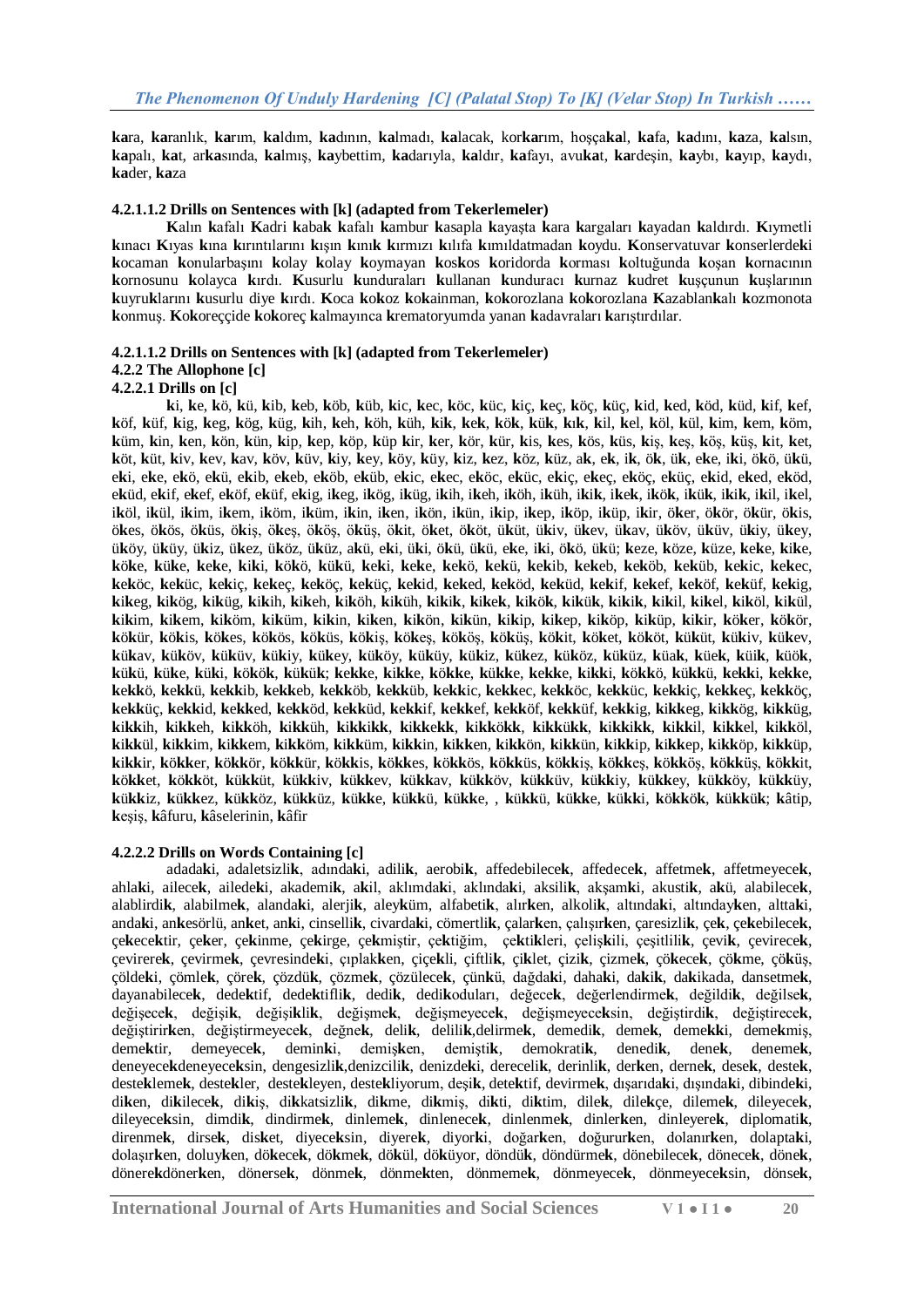dönümlü**k**, dönüşece**k**, dönüştürece**k**, dörtlü**k**, dövme**k**, dövüşece**k**, dövüşür**k**en, durdurabilece**k**, durumda**k**i, durumday**k**endurur**k**en, duvarda**k**i, düdü**k**, dü**k**kân, dü**k**kanda**k**i, dün**k**ü, dürüstlü**k**, düşece**k**, düşere**k**, düş**k**ün, düşme**k**, düşmeyece**k**, düştü**k**, düşü**k**, düşündü**k**, düşünece**k**, düşünere**k**, düşünmedi**k**, düşünme**k**, düşünme**k**ten, düşünmeme**k**, düşünmüştü**k**, düşünürse**k**, düşürme**k**, düşürüldü**k**, düzelece**k**, düzeltece**k**, düzeltme**k**, düzenlenece**k**, düzensizli**k**, düzme**k**, düzüşme**k**, edebilece**k**, edebilirdi**k**, edece**k**, edece**k**se**k**, edece**k**tir, edemedi**k**, edemeyece**k**, ederdi**k**, edere**k**, eder**k**en, ederse**k**, edilece**k**, edilere**k**, edilir**k**en, edilme**k**ten, edinme**k**, efe**k**t, eği**k**, eğitme**k**, eğlendi**k**, eğlenece**k**sin, eğlenir**k**en, eğme**k**, e**k**ber, e**k**ibimi, e**k**im, e**k**ipman, e**k**ledi, eklemek, ekmek, ekonomik, ekranı, eksiksiz, eksi, elbetteki, eldeki, elektrikçi, elindeki, emek, emeklilik, eminim**k**i, emme**k**, endişelenme**k**, enerji**k**, enfe**k**siyon, enfe**k**te, engelleme**k**, engere**k**, entele**k**tüel, entri**k**a, ergenli**k**, erişme**k**, er**k**eğim, er**k**e**k**, er**k**e**k**lerle, erme**k**, eroti**k**, erteleme**k**, es**k**i, es**k**ilerden, esne**k**, esrar**k**eş, esteti**k**, eşe**k**, eşitli**k**, eşli**k**, ete**k**, eti**k**eti, et**k**iledin, et**k**ileme**k**, et**k**ilendiğini, et**k**ileyece**k**, et**k**iyi, etmedi**k**, etme**k**tedir, etmeme**k**, etmeyece**k**siniz, etmiş**k**en, etmişti**k**, etni**k**, etrafımda**k**i, etrafında**k**i, etrafta**k**i, etse**k**, etti**k**ten, ettirece**k**, ettirme**k**, evde**k**i, evdey**k**en, evimde**k**i, evinde**k**i, evlendi**k**, evlenece**k**, evlenere**k**, evlenir**k**en, evlenme**k**ten, evlenmeyece**k**, evlili**k**, evlili**k**ten, evliy**k**en, vrende**k**i, evvel**k**i, eyalette**k**i, ezi**k**, ezme**k**, fahişeli**k**, fa**k**ir, fa**k**irlere, fa**k**ülte, fanati**k**, fareci**k**, far**k**eder, far**k**etti, far**k**ettiniz, fela**k**et, fethetme**k**, fi**k**ir, filmde**k**i, filminde**k**i, filmlerde**k**ifişe**k**, fizi**k**i, fotoğrafta**k**i, garipli**k**,gazetecili**k**, gebeli**k**, gebertme**k**, geceli**k**, geci**k**me, geci**k**ti**k**, geçece**k**, geçere**k**, geçerse**k**, geçinme**k**, geçirdi**k**, geçirdi**k**ten, geçirece**k**, geçirere**k**, geçirir**k**en, geçirme**k**, geçirme**k**ten, geçirmişti**k**, geçme**k**, geçmeyece**k**, geçmişte**k**i, geçse**k**, geçti**k**çe, geldi**k**, geldi**k**çe, gelebilece**k**, gelece**k**, gelece**k**lerini, gelece**k**ten, gelece**k**ti, gelece**k**tir, gelemeyece**k**, gelee**k**, gelene**k**sel, gelene**k**tir, gelinci**k**, gelinli**k**, gelir**k**en, gelirse**k**, gelişme**k**te, geliştirme**k**, gelmedi**k**, gelme**k**, gelmeyece**k**, gelmiş**k**en, gelmişti**k**, gelse**k**, gemide**k**i, genceci**k**, gençti**k**, genelli**k**le, genişletme**k**, gerçe**k**, gerçe**k**çi, gerçe**k**leşn, gerçe**k**leşti, gerçe**k**li**k**, gerçe**k**ten, gerçe**k**ten, gere**k**, gere**k**çe, gere**k**en, gere**k**eni, gere**k**li, gere**k**medi, gere**k**siz, gere**k**tiriyor, gerize**k**alı, gerze**k**, getirdi**k**, getirebilece**k**, getirece**k**, etirere**k**, getirilece**k**, getirir**k**en, getirme**k**, gevezeli**k**, gevre**k**, gevşe**k**, geyi**k**, gezdi**k**,gezdirme**k**, gezer**k**en, gezme**k**, gibiydi**k**, gidebilece**k**, gidece**k**, gidece**k**miş, gidece**k**tir, giderdi**k**, giderme**k**, giderse**k**, gidilece**k**, girdi**k**ten, girece**k**, girere**k**, girer**k**en, girerse**k**, girişte**k**i, girme**k**, girme**k**ten, girmeyece**k**, girse**k**, gitmedi**k**, gitme**k**, gitme**k**te, gitmeme**k**, gitmeyece**k**, gitmezse**k**, gitmiş**k**en, gitmişti**k**, gitse**k**, giydi**k**leri, giyece**k**, giyer**k**en, giyme**k**, gizleme**k**, gizlili**k**, goti**k**, göçmenli**k**, gö**k**lerde**k**i, gö**k**te, gö**k**yüzünü, gömdü**k**, gömece**k**, gömme**k**, gönderdi**k**, gönderdi**k**leri, gönderece**k**, gönderere**k**, gönderilece**k**, gönderme**k**, gördü**k**çe, gördü**k**leri, gördü**k**lerin, görebilece**k**, görebilme**k**, görece**k**tin, göremedi**k**, göremeyece**k**, görere**k**, görevde**k**i, görevdey**k**en, gör**k**emli, görmedi**k**ce, görme**k**, görme**k**ten, görmeme**k**, görmemezli**k**ten, görmeyece**k**, görmeyece**k**siniz, görmezli**k**ten, görmüştü**k**, görülece**k**, görülme**k**, görünece**k**, görünme**k**, görünmezli**k**, görür**k**en, görürse**k**, görüşece**k**, görüşece**k**tim, görüşemedi**k**, görüşmedi**k**, görüşme**k**, görüşmüştü**k**, görüştü**k**, gösterdi**k**, gösterdi**k**leri, gösterece**k**, gösterere**k**, gösterme**k**, göstermeli**k**, götürdü**k**, götürece**k**, götürece**k**tim, götürme**k**, götürse**k**, götürülece**k**, göürür**k**en, gözcülü**k**, gözetleme**k**, gözlerinde**k**i, gözlü**k**, gözlü**k**lü, gözü**k**en, gözü**k**tü, gözü**k**üyorum, gözünde**k**i, gözüpe**k**, grafi**k**, güçlendirme**k**, güçlü**k**, güldü**k**, güler**k**en, gülme**k**, gülücü**k**, gülümseme**k**, gülümseyere**k**, gülünece**k**, gümrü**k**, gümrü**k**ten, gündeli**k**, güneyinde**k**i, günlerde**k**i, günlü**k**, güvenere**k**, güvenli**k**, güvenme**k**, güvensizli**k**, İ**k**ili, İ**k**inizden, İ**k**isinin, liş**k**iler, İlk, İl**k**el, İl**k**i, İne**k**, İne**k**ler, İnme**k**, İpe**k**, İroni**k**, İs**k**ele, İs**k**ender, İstedi**k**leri, İste**k**, İsteyere**k**, le**k**esiz, levre**k**, li**k**ör, lisede**k**i, litreli**k**, lojisti**k**, mah**k**emesi, mahvetme**k**, m**ak**ine**,** man**k**en, manyeti**k**, mar**k**eti, mar**k**iz, masada**k**i, mas**k**eleri, mas**k**eyi, matemati**k**sel, me**k**an, me**k**tubunu, me**k**tuplarını, mele**k**, memle**k**eti, mene**k**şe, mercime**k**, mer**k**ezde, mer**k**ezinde**k**i, mer**k**ür, mesle**k**, meşgul**k**en, meteli**k**sizim, metreli**k**, mev**k**i, m**k**tarda**k**i, mi**k**tarını, milletve**k**ili, minici**k**, mini**k**ler, mis**k**et, misti**k**, mitoloji**k**, modelli**k**, mole**k**üler, motorsi**k**let, muha**k**eme, muhbirli**k**, mutfakta**k**i, mübare**k**, mühendisli**k**, mü**k**emmel, mü**k**emmelsin, mül**k**iyet, müm**k**ünse, müre**kk**ebi, müşfi**k**, müteşe**kk**irim, müve**kk**ilim, müve**kk**ilin, müza**k**ere, müzi**k**ali, müzi**k**leri, müzi**k**ten, na**k**il, nait, nan**k**ör, narkoti**k**, nazi**k**, nehirde**k**i, neyse**k**i, neza**k**et, ni**k**ah, ni**k**âh,

nite**k**im, nostalji**k**, nöroloji**k**, nü**k**leer, obje**k**tif, odada**k**i, odasında**k**i, ofiste**k**i, o**k**ey, okur**k**en, olabilece**k**, olabilece**k**leri, olabilirdi**k**, olabilme**k**, olayda**k**i, olimpi**k**, olur**k**en, onda**k**i, oni**k**i, onların**k**i, onun**k**i, opti**k**, oraday**k**en, orda**k**i, or**k**estra, or**k**ide, ortada**k**i, otelde**k**i, otisti**k**, otobüste**k**i, tomati**k**, portakal, oturur**k**en, oynar**k**en, oyunda**k**i, ödedi**k**, ödenece**k**, ödeşme**k**, ödeyece**k**sin, öf**k**en, öğrendi**k**, öğrenece**k**ler, öğrenme**k**, öğretmenli**k**, ölçe**k**, öldü**k**lerini, öldürdü**k**lerini, öldürece**k**, öldürme**k**le, öldürmeyece**k**, öldürür**k**en,ölece**k**sin, ölmedi**k**, ölme**k**, ölümsüzlü**k**, ölür**k**en, önceli**k**, öncülü**k**, önderli**k**, önleme**k**, önlü**k**, önünüzde**k**i, öper**k**en, öpme**k**, öpücü**k**, öpüştü**k**, örne**k**lri, ötede**k**i, öte**k**ileri, öyleydi**k**, özelli**k**ler, özgürlü**k**, özledi**k**, özleyece**k**, pa**k**et, pa**k**etler, pani**k**, parktai, partide**k**i, pasifi**k**, pati**k**a, patoloji**k**, pedi**k**ür, pe**k**âla, pe**k** çok, pe**k**i, pe**k**iyi, pe**k**mezi, peşinde**k**i, pi**k**ap, pisli**k**le, pisli**k**lerini, pisli**k**ten, pişirece**k**, pişirme**k**, piyasada**k**i, plasti**k**, polisli**k**, politi**k**acı, Porte**k**iz, prati**k**, prodü**k**siyon, psi**k**olog, psişi**k**, ra**k**ibin, ra**k**ip, reddetme**k**, refle**k**s, rehberli**k**, re**k**lam, repli**k**, resimde**k**i, rezilli**k**, ris**k**ini, roc**k**et, romanti**k**, saatli**k**, sabah**k**i, sağda**k**i, sahilde**k**i, sahnede**k**i, sahte**k**ar, sa**k**inleşme**k**, salonda**k**i, saniyeli**k**, san**k**i, santimli**k**, sarayda**k**i, satar**k**en, savaşır**k**en, savaşta**k**i, seçece**k**, seçene**k**, seçer**k**en, seç**k**in, seçti**k**, seferli**k**, se**k**izde, se**k**reterim, se**k**töründe, semboli**k**, sempati**k**, sende**k**i,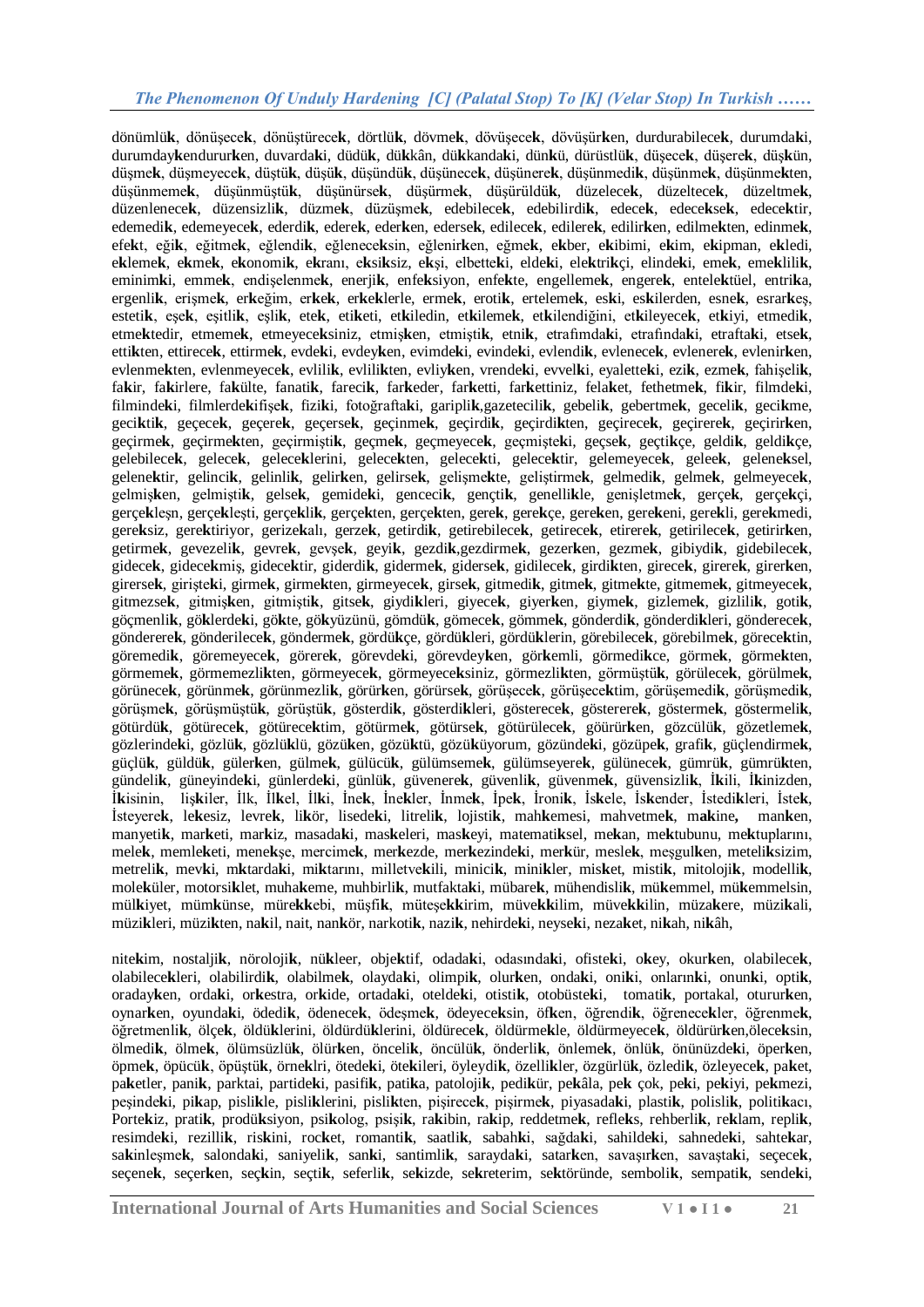seneli**k**, senin**k**i, senteti**k**, serami**k**, serserili**k**, sertifi**k**ası, sessizli**k**, sevdi**k**, sevece**k**, sevece**k**sin, severdi**k**, sevilme**k**, sevindi**k**, sevişece**k**, sevişme**k**, sevişti**k**, sevme**k**, sevmeme**k**, seyre**k**, sidi**k**li, sili**k**on, silme**k**, sine**k**, sir**k**e, sismi**k**, sizde**k**i, sizin**k**iler, sokakta**k**i, solda**k**i, sonda**k**i, soni**k**, sonra**k**ine, sonunda**k**i, sosyeti**k**, sö**k**eceğim, sö**k**mez, sönü**k**, söyledi**k**leri, söyledi**k**lerim, söyleme**k**, söylemeyece**k**sin, söylenece**k**, söylerdi**k**, söylese**k**, sözcü**k**ler, sözlü**k**, spe**k**ülasyon, spi**k**ri, stati**k**, strateji**k**, sümü**k**lü, sürdürece**k**, sürece**k**, sürer**k**en, sürme**k**, sürtü**k**, sürü**k**ledi, sürü**k**lenmiş, tahri**k**, takti**k**, takti**k**ler, talihsizli**k**, taneci**k**, tan**k**er, tarafta**k**i, tarihte**k**i, tasdi**k**, taşır**k**en, tebri**k**ler, tehli**k**edeyiz, tehli**k**eli, tehli**k**eye, te**k**erle**k**, te**k**lif, te**k**lifini, te**k**neleri, te**k**ni**k**, te**k**nolojinin, telepati**k**, telese**k**reter, tembelli**k**, temizleyece**k**sin, temizli**k**, tene**k**esi, teori**k**, tepede**k**i, tep**k**iler, ter**k**etme**k**, ter**k**ettiğini, teşe**kk**ür, teşvi**k**, teti**k**çi, ti**k**siiyorum, titre**k**, toni**k**, toplar**k**en, trafi**k**, travmati**k**, trende**k**i, tropi**k**al, turisti**k**, tutabilece**k**, tutar**k**en, tüfe**k**leri, tü**k**endi, tü**k**etici, tü**k**etti, ucunda**k**i, uçar**k**en, uğraşır**k**en, uyanık**k**en, uykuday**k**en, uyur**k**en, uzakta**k**i, uzaktay**k**en, uzayda**k**i, lü**k**, ül**k**elerin, ül**k**eme, ül**k**eyi, üret**k**en, ür**k**e**k**, ür**k**ütücü, üsteli**k**, üstlenme**k**, üstlü**k**, üstünlü**k**, üşütü**k**, üyeli**k**, üzerey**k**en, üzme**k**, üzülece**k**, üzülere**k**, vadide**k**i, v**ak**it**,** va**k**itleri, valili**k**, var**k**en, vazgeçece**k**, ve**k**ili, venedi**k**, verdi**k**lerinde, verece**k**lerini, verece**k**sin, verece**k**tim, verere**k**, verilece**k**tir, verir**k**e, vermedi**k**, verme**k**, vermezse**k**, vermişti**k**, verse**k**, vis**k**isi, volkani**k**, vurur**k**en, yakında**k**i, yakınlarda**k**İ, yaklaşmış**k**en, yapabilme**k**, yapılabilece**k**, yapılır**k**en, yaşar**k**en, yatar**k**en, yede**k**te, yedi**k**lerini, yele**k**, yel**k**eniyeyeme**k**lere, yeme**k**li, yendi**k**, yeni**k**, yenili**k**çi, yerçe**k**imi, yerdi**k**, yerinde**k**i, yerleşi**k**, yerleştirece**k**, yerleştirme**k**, yeryüzünde**k**i, yeşilli**k**, yetene**k**lisin, yetiş**k**in, yetiş**k**insin, yetiştirme**k**, yet**k**i, yet**k**imiz, yet**k**iyle, yılında**k**i, yıl**k**i, yirmili**k**, yiyece**k**siniz, yiyere**k**, yok**k**en, yolda**k**i, yolday**k**en, yolunda**k**i, yöneli**k**, yönetece**k**, yönetme**k**, yönlendirme**k**, yönünde**k**i, yü**k**leme**k**, yü**k**leniyor, yü**k**lenmiş, yü**k**se**k**li**k**, yü**k**se**k**te, yü**k**selmiş, yüre**k**li, yürüme**k**, yürümeyece**k**, yürüyere**k**, yüzlü**k**, yüzü**k**, zaman**k**i, ze**k**a, ze**k**i, ze**k**isin, zenginli**k**, zev**k**ine, zi**k**zak

#### **4.2.2.3 Drills on Sentences Containing [c] (Tekerlemeler)**

**K**âmil'le **k**ârgir **k**âsanade**k**i **k**â**k**üllü **k**âhine **k**âhinin **k**ağıdını sundu. **K**el**k**itle **k**e**k**eleme **K**el **K**enan kestane kerestecilerinkindeki kertenkeleleri keskin keserle kesti. Kilimleri kilere kirli kirli kilitleyen Kilisli **k**ibar **k**imyacı, **k**ibirli **k**ibritçinin **k**itaplarını **k**iraladı. **K**ömürcünün **k**öpe**k**leri **k**öprücü **k**öyünden **k**ör **k**öftecinin **k**ötü **k**öftelerini yediler. **K**üfürbaz **k**ülhanbeyi **k**üçü**k k**üfeci **K**ütahyalı **k**ültürlü; **k**üpeciğe **k**üstüğünden **k**üstah küfretti. Bir tarlaya kemeken ekmişler. İki kürkü yırtık kel kör kirpi dadanmış; biri erkek kürkü yırtık kelkör kirpi, öteki dişi kürkü yırtık kel kör kirpi. Kürkü yırtık erkek kel kör kirpinin yırtık kürkünü, kürkü yırtık dişi kel kör kirpinin yırtık kürküne, kürkü yırtık dişi kel köl kirpinin yırtık kürkünü, kürkü yırtık erkek kel kör kirpinin kürküne eklemisler. Köstler'e kök, köken, kök sökmek, kökmantar, köknar, köcekce, körkandil, **k**ösnü**k**lü**k** ne deme**k** diye sormuş.

#### **4.2.3 Triple Minimal Pair Exercises for [k]-[c]-[c]** (adapted from Yurtbası, 2016b)

After the recognition of the functions of soft [c] and hard [k] allophones, the students are asked to read aloud the triple minimal pairs containing first a hard [k] as the their erroneous pronunciation then the intended sound [c] contained in the irrelevant word and the material which needs to be corrected.

#### **4.2.3.1 Drills on the Initial Syllable**

#### **4.2.3.1.1 Words Starting with "kâ-":**

"**k**atır" / "**k**eten" **/ k**âğıt" –-– "**k**atlamak" / "**k**ete" / **k**âtip" --- "**k**atılmak" / "**k**ezban" / **k**âtibe" ––– "kaftan" / "**k**efen" / **k**âfir" ––– "**k**aptan" / "**k**ep" / **k**âbus" ––– "**k**asap" / "**k**ese" / **k**âse"

#### **4.2.3.2 Drills on the Medial Syllable**

**4.2.3.2.1 "K" preceded by "e" ("-ekâ-"):**

"Pa**k**süt" / "pe**k**mez / pe**k**âla" ––– "ta**k**unya" / "te**k**nisyen / te**k**âmül" --- "za**kk**um" / "ze**k**iye / ze**k**â" --- ""kaza**k**" /se**k**iz / ze**k**âlı" ––– "**k**az" / "zevze**k**" / ze**k**ât" –- "**k**az**k**anadı" / "te**k**er" / "me**k**ân" ––– "a**k**lamak" / "e**k**lemek / ve**k**âlet" –– "kadın"/ "**k**edi" "bere**k**et / hare**k**ât"

#### **4.2.3.2.2 "K" preceded by "i" ("-ekâ-"):**

"**k**ayı" / "**k**eyif" / "hi**k**âye" --- "**k**ahrolma**k**" "**k**ehribar" / "ni**k**âh"

**4.2.3.2.3 "K" preceded by "k" ("-kkâ-"):** "a**kk**anlı" / "müre**kk**ep" / "dü**kk**ân" --- "tera**kk**i" / "Me**kk**e" / "Ha**kk**âri"

**4.2.3.2.4 "K" preceded by "m" ("-mkâ-"):** "**k**am**k**az" / "**k**alem**k**âr" / "im**k**ân" --- "**k**am**k**azı**k**" "**k**alem**k**ârlı**k**" "im**k**ânsız"

#### **4.2.3.3 Drills on the Final Syllable**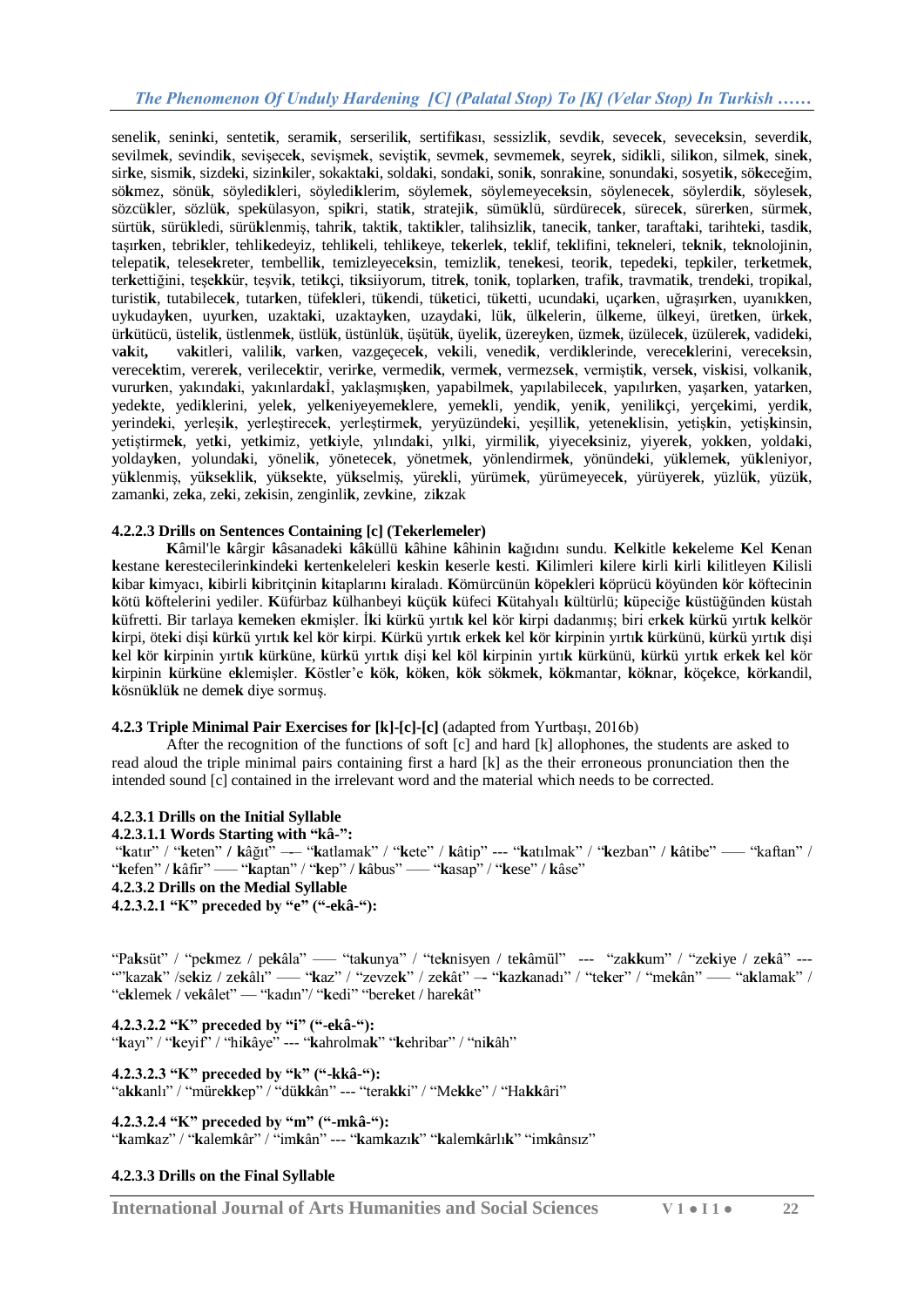#### **4.2.3.3.1 Words ending with "-kâl":**

"sa**k**al" / "şe**k**il" / "müzi**k**âl" --- "ba**kk**al" / "**k**el" / "medi**k**âl" --- "porta**k**al" / "il**k**el" / "biyomedi**k**âl" --- "şa**k**ul" / "şe**k**il" / "eş**k**âl"

#### **4.2.3.3.2 Words ending with "-kâr":**

"a**k**ar" / "e**k**er" / "aşi**k**âr" --- "ba**k**ar" / "şe**k**er" / "be**k**âr" --- "**k**al**k**ar" / "**k**al**k**er" / "beste**k**âr" --- "**k**ehribar" / "şe**k**er" / "cefa**k**âr" --- "**k**arnabahar" / "**k**azas**k**er" / "cüret**k**âr" --- "aynaba**k**ar" / "dört **k**ere" / "davet**k**âr" --- "ça**k**ar" / "çe**k**er" / "ef**k**âr" --- "de**k**ar" / "şe**k**er" / "feda**k**âr" --- "sa**k**ar" / "se**k**er" / "günah**k**âr" --- "**k**ar" / "**k**âr" / "halas**k**âr" --- "a**k**ar" / "te**k**er" / "heves**k**âr" --- "**k**arar" / "mü**k**errer" / "hicaz**k**âr" --- "**k**aramsar" / "te**k**er" / "hile**k**âr" --- "**k**aradavar" / "iner çe**k**er" / "hizmet**k**âr" --- "a**k**ar" / "ö**k**er" / "hün**k**âr" --- "davar" / "döver" / "hün**k**âroğlu" --- "so**k**ar" / "se**k**er" / "hürmet**k**âr" --- "a**k**tar" / "ül**k**er" / "ihmal**k**âr" --- "ba**k**ar"/ "be**k**er"/ "ihtiyat**k**âr" --- "so**k**ar" / "se**k**er"/ "in**k**âr" --- "ta**k**ar" / "te**k**er"/ "isyan**k**âr" --- "**k**arar" / "mü**k**errer"/ "itaat**k**âr-- "a**k**ar" / "e**k**er"/ "**k**anaat**k**âr" --- "**k**arlı" / "**k**erli"/ "**k**ürdilihicaz**k**âr" --- "karnivor" / "**k**ere"/ "lütuf**k**âr" --- "**k**arbüratör" / "**k**erbela"/ "muhafaza**k**âr" --- "**k**ari**k**atür" / "**k**erli"/ "müsamaha**k**âr" -- - "**k**arlı" / "şe**k**erli" / "riayet**k**âr" --- "ça**k**ar" / "çe**k**er" / "riya**k**âr" --- "şa**k**ar" / "şe**k**er" / "sahte**k**âr" --- "ta**k**ar" / "te**k**er" / "sanat**k**âr" --- "ba**k**ar" / "be**k**er"/ "sebat**k**âr" --- "şa**k**ar" / "**k**al**k**er" / "tahrip**k**âr" --- "a**k**ar"/ "ül**k**er" / "ta**k**dir**k**âr" --- "sa**k**ar" / "te**k**ni**k**er" / "tamah**k**âr" --- "ta**k**ar" / "te**k**er"/ "tatmin**k**âr" --- "so**k**ar" / "spi**k**er" / "tehdit**k**âr" --- "ta**k**ar" / "müze**kk**er" / "tövbe**k**âr --- "**k**arlı dağlar" / "**k**erli ferli" / "vefa**k**âr" --- "**k**anser" / "tan**k**er" / "verim**k**âr" --- "a**k**arçeşme" / "seras**k**er" / "zanaat**k**âr" --- "**k**aramsar" / "**k**azas**k**er" / "ziyan**k**âr"

#### **V. Conclusion**

Hard and soft two allophones, i.e. voiceless palatal stop [c] and voiceless velar stop [k], often get confused by some Turkish speakers, especially the softer one is used for the harder one at times. Some words which are expected to sound with soft [c] are erroneously pronounced with a dark [k] by some. This practice often causes social friction and embarrassment if not miscommunication. One reason for that deviation is due to the fact that both phonemes are spelled and thus identified with the same letter "K" in modern Turkish writing. The other reason is carellessness. Although teachers at Turkish schools stress on teaching the correct pronunciation of words even if they don't show students their phonetical features in writing. The error is that the velar [c] in such words as *kâğıt* (paper), *kâse* (bowl), *dükkân* (store) tend to get pronounced with palatal [k] haphazardly and in an unchecked manner. In order to remedy such discrepancy, the author of this article has first put together listings of such occurrences and tried to explain this anomality by "allophonic changing/hardening rules" however failed to establish the exact reason or the geographical location of this practice because of its inconsistency. In the end he came up the diea that this malpractice was due to the carelessness and sloppiness of the individual speakers. He then suggested as the best way to deal with the problem is to instill first in the students an "awareness" of individual soft and hard phonemes and then applied a special "methodology" based on "minimal pairs treatment" to help them bring their practice to the acceptable norms of modern, educated spoken Turkish**.** Turks who would be aware of the distinction between the origins of the soft [c] and hard [k] sounds in Arabic which are [kaf] and [kef] would never confuse them with one another. Kaf comes from the name of the mountain range surrounding the earth in Islamic cosmology. According to the old tradition, the mythical mountain Kaf separated the earth by a region inaccessible and impassable by men. Therefore it represented the sublime, the boundary between the visible and the invisible world. No one knows what lies behind. God alone knows the creatures that live there (Houtsma, 1913). As for the letter kef it represents the kafan (burial cloth, shroud) reminding man of his mortality on contrastive weakness compared to the former. Considering the difference as wide as mountains, Turks must therefore observe the distinction between hard [k] and soft [c] in their language even though both sounds are written by the same letter "k" however minding the warning "â" that follows it (although that distinction is fast disappearing in modern orthography).

#### **References**

**Aksan, D. (2000).** *Her Yönüyle Dil*, TDK Yay, Ankara

Alveolo-Palatal Consonant, Wikipedia[. https://en.wikipedia.org/wiki/Alveolo-palatal\\_consonant](https://en.wikipedia.org/wiki/Alveolo-palatal_consonant) (retrieved 1 June 2016).

**Balpınar, Z., H. Yavuz (2011).** Turkish Phonology and Morphology, (Türkçe Ses ve Biçim Bilgisi) https://blogonlinguistics.wordpress.com/2013/10/12/phoneme-sound-allophone-phone/

**Barlow J. A. (2002).** Minimal Pair Approaches to Phonological Remediation *Seminars in Speech and Language,* Volume 22, Number 1, 2002, pp. 57-67

**Blog on Linguistics.** <https://blogonlinguistics.wordpress.com/2013/10/12/phoneme-sound-allophone-phone/> (Retrieved June 1, 2016)

**Carrie, SLP.** How to Teach /k/ and /g/ Sounds [and Fun with Lollipops!.](https://www.youtube.com/watch?v=megGv7jH0a0) https://www. speechandlanguagekids.com/how-toteach-a-new-sound/ (Retrieved June 1, 2016)